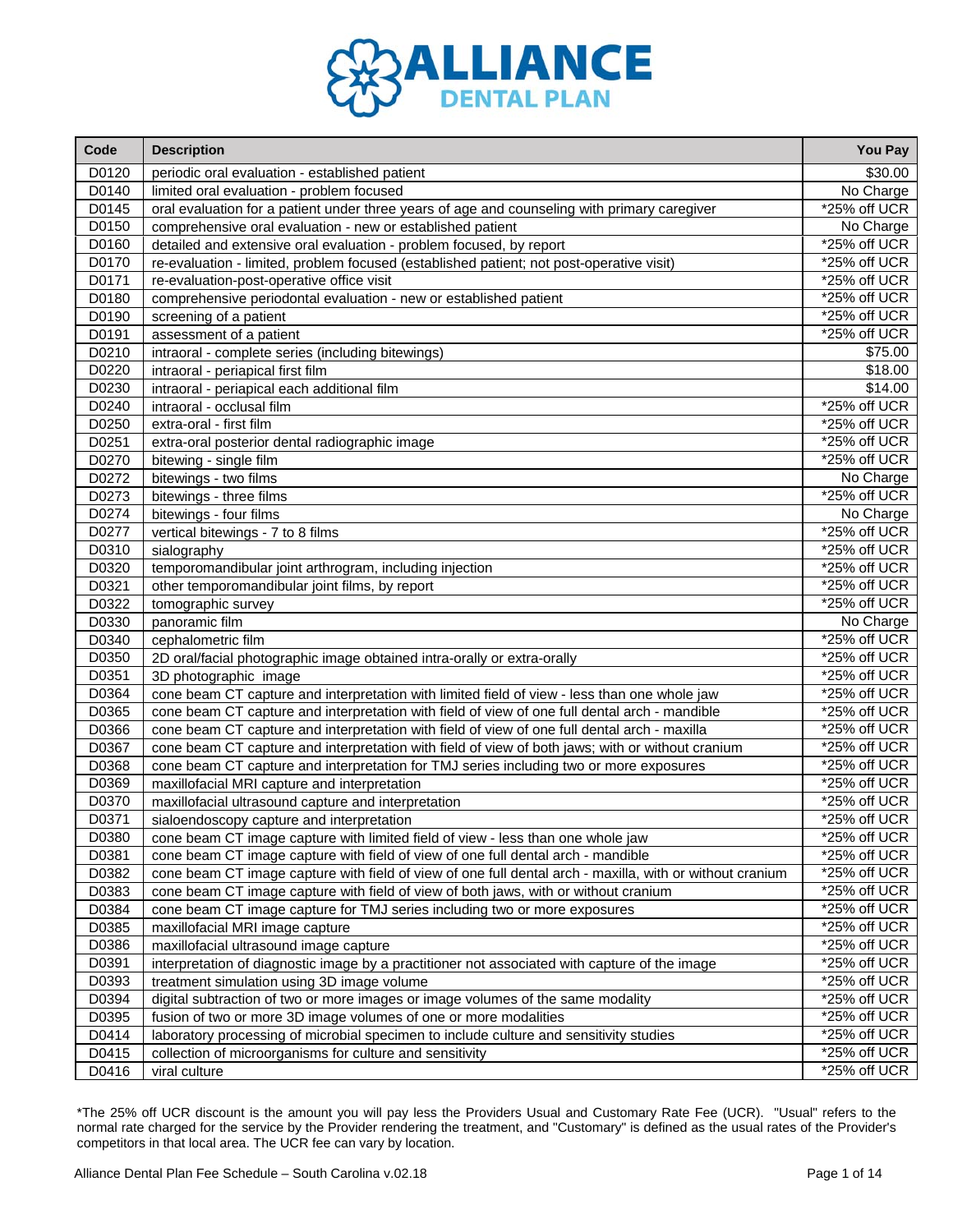

| Code  | <b>Description</b>                                                                                      | You Pay         |
|-------|---------------------------------------------------------------------------------------------------------|-----------------|
| D0417 | collection and preparation of saliva sample for laboratory diagnostic testing                           | *25% off UCR    |
| D0418 | analysis of saliva sample                                                                               | *25% off UCR    |
| D0422 | collection and preparation of genetic sample material for laboratory analysis and report                | *25% off UCR    |
| D0423 | genetic test for susceptibility to diseases- specimen analysis                                          | *25% off UCR    |
| D0425 | caries susceptibility tests                                                                             | *25% off UCR    |
| D0431 | adjunctive pre-diagnostic test that aids in detection of mucosal abnormalities                          | *25% off UCR    |
| D0460 | pulp vitality tests                                                                                     | *25% off UCR    |
| D0470 | diagnostic casts                                                                                        | *25% off UCR    |
| D0472 | accession of tissue, gross examination, preparation and transmission of written report                  | *25% off UCR    |
| D0473 | accession of tissue, gross and microscopic examination, preparation and transmission of written report  | *25% off UCR    |
| D0474 | accession of tissue, gross and microscopic examination, including assessment of surgical margins for    | *25% off UCR    |
|       | presence of disease, preparation and transmission of written report                                     |                 |
| D0475 | decalcification procedure                                                                               | *25% off UCR    |
| D0476 | special stains for microorganisms                                                                       | *25% off UCR    |
| D0477 | special stains, not for microorganisms                                                                  | *25% off UCR    |
| D0478 | immunohistochemical stains                                                                              | *25% off UCR    |
| D0479 | tissue in-situ hybridization, including interpretation                                                  | *25% off UCR    |
| D0480 | accession of exfoliative cytologic smears, microscopic examination                                      | *25% off UCR    |
| D0481 | electron microscopy                                                                                     | *25% off UCR    |
| D0482 | direct immunofluorescence                                                                               | *25% off UCR    |
| D0483 | indirect immunofluorescence                                                                             | *25% off UCR    |
| D0484 | consultation on slides prepared elsewhere                                                               | *25% off UCR    |
| D0485 | consultation, including preparation of slides from biopsy material supplied by referring source         | *25% off UCR    |
| D0486 | laboratory accession of transepithelial cytologic sample, microscopic examination                       | *25% off UCR    |
| D0502 | other oral pathology procedures, by report                                                              | *25% off UCR    |
| D0600 | non-ionizing diagnostic procedure capable of quantifying, monitoring and recording changes in structure | *25% off UCR    |
| D0601 | caries risk assessment and documentation, with a finding of low risk                                    | *25% off UCR    |
| D0602 | caries risk assessment and documentation, with a finding of moderate risk                               | *25% off UCR    |
| D0603 | caries risk assessment and documentation, with a finding of high risk                                   | *25% off UCR    |
| D0999 | unspecified diagnostic procedure, by report                                                             | *25% off UCR    |
| D1110 | prophylaxis - adult                                                                                     | \$60.00         |
| D1120 | prophylaxis - child                                                                                     | \$45.00         |
| D1206 | topical application of fluoride varnish                                                                 | \$20.00         |
| D1208 | topical application of fluoride-excluding varnish                                                       | \$20.00         |
| D1310 | nutritional counseling for control of dental disease                                                    | *25% off UCR    |
| D1320 | tobacco counseling for the control and prevention of oral disease                                       | *25% off UCR    |
| D1330 | oral hygiene instructions                                                                               | No Charge       |
| D1351 | sealant - per tooth                                                                                     | \$30.00         |
| D1352 | preventive resin restoration in a moderate to high caries risk patient - permanent tooth                | *25% off UCR    |
| D1353 | sealant repair- per tooth                                                                               | *25% off UCR    |
| D1354 | interim caries arresting medicament application                                                         | $*25%$ off UCR  |
| D1510 | space maintainer - fixed, unilateral                                                                    | *25% off UCR    |
| D1515 | space maintainer - fixed - bilateral                                                                    | *25% off UCR    |
| D1520 | space maintainer - removable - unilateral                                                               | *25% off UCR    |
| D1525 | space maintainer - removable - bilateral                                                                | *25% off UCR    |
| D1550 | re-cement or re-bond space maintainer                                                                   | *25% off UCR    |
| D1555 | removal of fixed space maintainer                                                                       | *25% off UCR    |
| D1575 | distal shoe space maintainer - fixed - unilateral                                                       | $*25\%$ off UCR |
| D1999 | unspecified preventive procedure, by report                                                             | *25% off UCR    |
| D2140 | amalgam - one surface, primary or permanent                                                             | *25% off UCR    |
| D2150 | amalgam - two surfaces, primary or permanent                                                            | *25% off UCR    |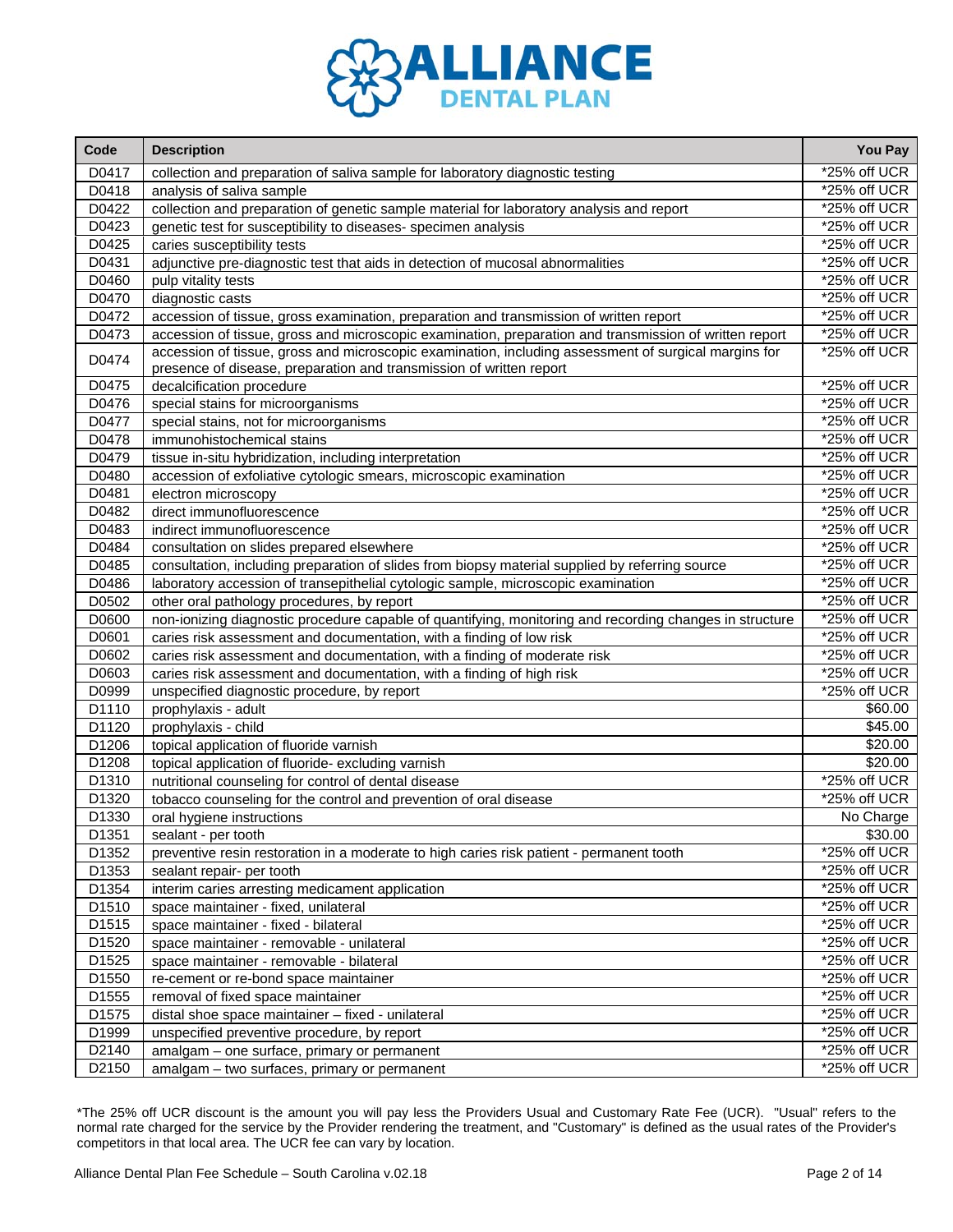

| Code  | <b>Description</b>                                                                  | You Pay        |
|-------|-------------------------------------------------------------------------------------|----------------|
| D2160 | amalgam - three surfaces, primary or permanent                                      | *25% off UCR   |
| D2161 | amalgam - four or more surfaces, primary or permanent                               | *25% off UCR   |
| D2330 | resin-based composite - one surface, anterior                                       | \$104.00       |
| D2331 | resin-based composite - two surfaces, anterior                                      | \$126.00       |
| D2332 | resin-based composite - three surfaces, anterior                                    | \$149.00       |
| D2335 | resin-based composite - four or more surfaces or involving incisal angle (anterior) | *25% off UCR   |
| D2390 | resin-based composite crown, anterior                                               | *25% off UCR   |
| D2391 | resin-based composite - one surface, posterior                                      | \$114.00       |
| D2392 | resin-based composite - two surfaces, posterior                                     | \$149.00       |
| D2393 | resin-based composite - three surfaces, posterior                                   | \$187.00       |
| D2394 | resin-based composite - four or more surfaces, posterior                            | *25% off UCR   |
| D2410 | gold foil - one surface                                                             | *25% off UCR   |
| D2420 | gold foil - two surfaces                                                            | *25% off UCR   |
| D2430 | gold foil - three surfaces                                                          | *25% off UCR   |
| D2510 | inlay - metallic - one surface                                                      | *25% off UCR   |
| D2520 | inlay - metallic - two surfaces                                                     | *25% off UCR   |
| D2530 | inlay - metallic - three or more surfaces                                           | *25% off UCR   |
| D2542 | onlay - metallic-two surfaces                                                       | *25% off UCR   |
| D2543 | onlay - metallic-three surfaces                                                     | *25% off UCR   |
| D2544 | onlay - metallic-four or more surfaces                                              | *25% off UCR   |
| D2610 | inlay - porcelain/ceramic - one surface                                             | *25% off UCR   |
| D2620 | inlay - porcelain/ceramic - two surfaces                                            | *25% off UCR   |
| D2630 | inlay - porcelain/ceramic - three or more surfaces                                  | *25% off UCR   |
| D2642 | onlay - porcelain/ceramic - two surfaces                                            | *25% off UCR   |
| D2643 | onlay - porcelain/ceramic - three surfaces                                          | *25% off UCR   |
| D2644 | onlay - porcelain/ceramic - four or more surfaces                                   | *25% off UCR   |
| D2650 | inlay - resin-based composite - one surface                                         | *25% off UCR   |
| D2651 | inlay - resin-based composite - two surfaces                                        | *25% off UCR   |
| D2652 | inlay - resin-based composite - three or more surfaces                              | $*25%$ off UCR |
| D2662 | onlay - resin-based composite - two surfaces                                        | *25% off UCR   |
| D2663 | onlay - resin-based composite - three surfaces                                      | *25% off UCR   |
| D2664 | onlay - resin-based composite - four or more surfaces                               | *25% off UCR   |
| D2710 | crown - resin-based composite (indirect)                                            | *25% off UCR   |
| D2712 | crown - 3/4 resin-based composite (indirect)                                        | *25% off UCR   |
| D2720 | crown - resin with high noble metal                                                 | *25% off UCR   |
| D2721 | crown - resin with predominantly base metal                                         | *25% off UCR   |
| D2722 | crown - resin with noble metal                                                      | *25% off UCR   |
| D2740 | crown - porcelain/ceramic                                                           | \$760.00       |
| D2750 | crown - porcelain fused to high noble metal                                         | \$754.00       |
| D2751 | crown - porcelain fused to predominantly base metal                                 | \$681.00       |
| D2752 | crown - porcelain fused to noble metal                                              | *25% off UCR   |
| D2780 | $crown - 3/4$ cast high noble metal                                                 | *25% off UCR   |
| D2781 | $crown - 3/4$ cast predominantly base metal                                         | *25% off UCR   |
| D2782 | $crown - 3/4$ cast noble metal                                                      | $*25%$ off UCR |
| D2783 | crown - 3/4 porcelain/ceramic                                                       | $*25%$ off UCR |
| D2790 | crown - full cast high noble metal                                                  | *25% off UCR   |
| D2791 | crown - full cast predominantly base metal                                          | *25% off UCR   |
| D2792 | crown - full cast noble metal                                                       | $*25%$ off UCR |
| D2794 | crown - titanium                                                                    | $*25%$ off UCR |
| D2799 | provisional crown                                                                   | *25% off UCR   |
| D2910 | re-cement or re-bond inlay, onlay, veneer or partial coverage restoration           | *25% off UCR   |

 $\mathcal{L}$ 

r.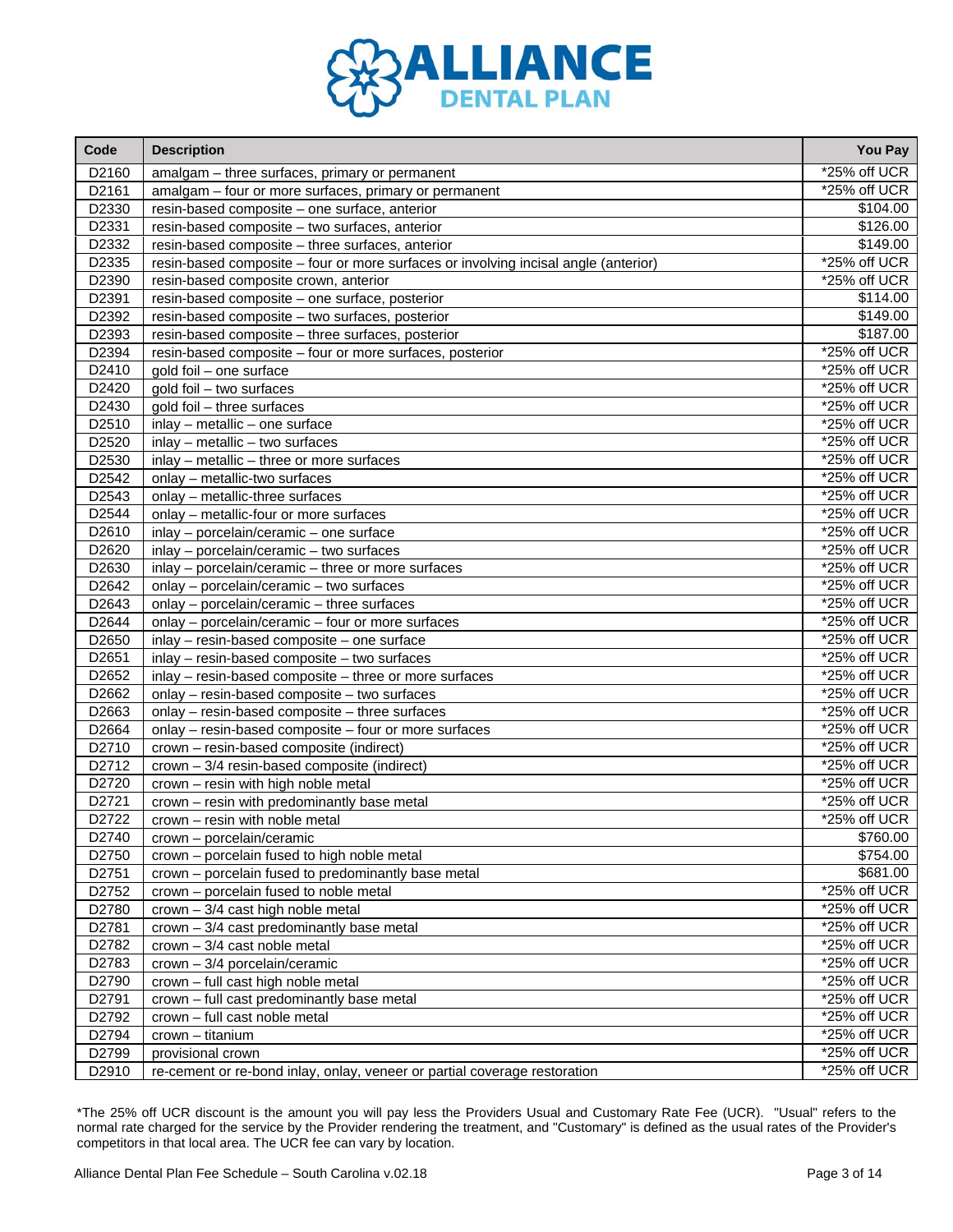

| Code  | <b>Description</b>                                                                                                   | You Pay      |
|-------|----------------------------------------------------------------------------------------------------------------------|--------------|
| D2915 | re-cement or re-bond indirectly fabricated or prefabricated post and core                                            | *25% off UCR |
| D2920 | re-cement or re-bond crown                                                                                           | \$58.00      |
| D2921 | reattachment of tooth fragment, incisal edge or cusp                                                                 | *25% off UCR |
| D2929 | prefabricated Porcelain/ceramic crown - primary tooth                                                                | *25% off UCR |
| D2930 | prefabricated stainless steel crown - primary tooth                                                                  | \$185.00     |
| D2931 | prefabricated stainless steel crown - permanent tooth                                                                | *25% off UCR |
| D2932 | prefabricated resin crown                                                                                            | *25% off UCR |
| D2933 | prefabricated stainless steel crown with resin window                                                                | *25% off UCR |
| D2934 | prefabricated esthetic coated stainless steel crown - primary tooth                                                  | *25% off UCR |
| D2940 | protective restoration                                                                                               | *25% off UCR |
| D2941 | interim therapeutic restoration- primary dentition                                                                   | *25% off UCR |
| D2949 | restorative foundation for an indirect restoration                                                                   | *25% off UCR |
| D2950 | core buildup, including any pins when required                                                                       | *25% off UCR |
| D2951 | pin retention - per tooth, in addition to restoration                                                                | *25% off UCR |
| D2952 | post and core in addition to crown, indirectly fabricated                                                            | *25% off UCR |
| D2953 | each additional indirectly fabricated post - same tooth                                                              | *25% off UCR |
| D2954 | prefabricated post and core in addition to crown                                                                     | *25% off UCR |
| D2955 | post removal                                                                                                         | *25% off UCR |
| D2957 | each additional prefabricated post - same tooth                                                                      | *25% off UCR |
| D2960 | labial veneer (resin laminate) - chairside                                                                           | *25% off UCR |
| D2961 | labial veneer (resin laminate) - laboratory                                                                          | *25% off UCR |
| D2962 | labial veneer (porcelain laminate) - laboratory                                                                      | *25% off UCR |
| D2971 | additional procedures to construct new crown under existing partial denture framework                                | *25% off UCR |
| D2975 | coping                                                                                                               | *25% off UCR |
| D2980 | crown repair, by report                                                                                              | *25% off UCR |
| D2981 | inlay repair necessitated by restorative material failure                                                            | *25% off UCR |
| D2982 | onlay repair necessitated by restorative material failure                                                            | *25% off UCR |
| D2983 | veneer repair necessitated by restorative material failure                                                           | *25% off UCR |
| D2990 | resin infiltration of incipient smooth surface lesions                                                               | *25% off UCR |
| D2999 | unspecified restorative procedure, by report                                                                         | *25% off UCR |
| D3110 | pulp cap - direct (excluding final restoration)                                                                      | *25% off UCR |
| D3120 | pulp cap - indirect (excluding final restoration)                                                                    | *25% off UCR |
| D3220 | therapeutic pulpotomy (excluding final restoration)                                                                  | \$115.00     |
| D3221 | pulpal debridement, primary and permanent teeth                                                                      | *25% off UCR |
| D3222 | partial pulpotomy for apexogenesis - permanent tooth with incomplete root development                                | *25% off UCR |
| D3230 | pulpal therapy (resorbable filling) - anterior, primary tooth (excluding final restoration)                          | *25% off UCR |
| D3240 | pulpal therapy (resorbable filling) - posterior, primary tooth (excluding final restoration)                         | *25% off UCR |
| D3310 | endodontic therapy, anterior tooth (excluding final restoration)                                                     | \$477.00     |
| D3320 | endodontic therapy, bicuspid tooth (excluding final restoration)                                                     | \$555.00     |
| D3330 | endodontic therapy, molar (excluding final restoration)                                                              | \$705.00     |
| D3331 | treatment of root canal obstruction; non-surgical access                                                             | *25% off UCR |
| D3332 | incomplete endodontic therapy; inoperable, unrestorable or fractured tooth                                           | *25% off UCR |
| D3333 | internal root repair of perforation defects                                                                          | *25% off UCR |
| D3346 | retreatment of previous root canal therapy - anterior                                                                | *25% off UCR |
| D3347 | retreatment of previous root canal therapy - bicuspid                                                                | *25% off UCR |
| D3348 | retreatment of previous root canal therapy - molar                                                                   | *25% off UCR |
| D3351 | apexification/recalcification- initial visit (apical closure/calcific repair of perforations, root resorption, etc.) | *25% off UCR |
| D3352 | apexification/recalcification- interim medication replacement                                                        | *25% off UCR |
| D3353 | apexification/recalcification- final visit (includes completed root canal therapy                                    | *25% off UCR |
| D3355 | pulpal regeneration- initial visit                                                                                   | *25% off UCR |
| D3356 | pulpal regeneration- interim medication replacement                                                                  | *25% off UCR |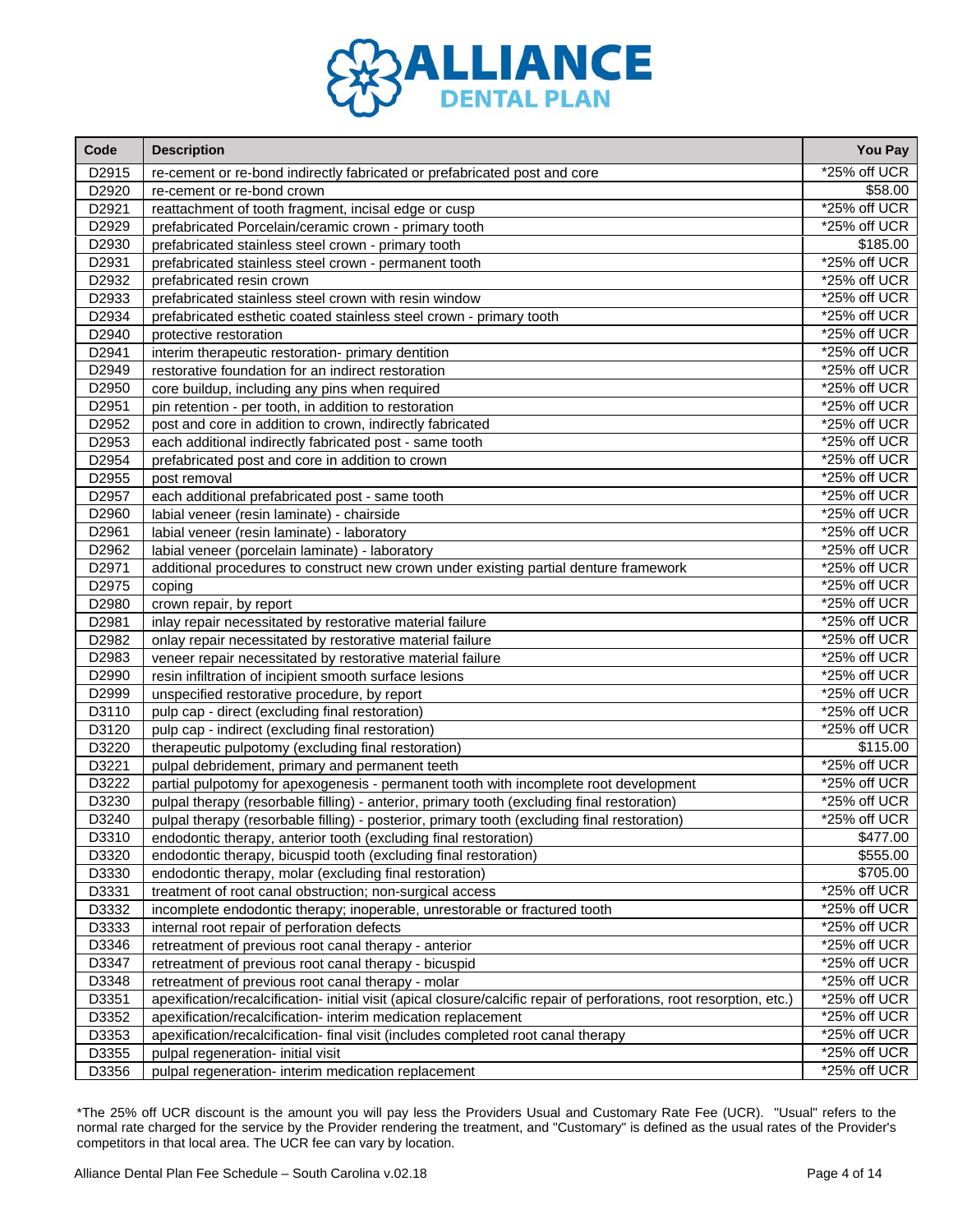

| Code  | <b>Description</b>                                                                                                                                                                         | You Pay        |
|-------|--------------------------------------------------------------------------------------------------------------------------------------------------------------------------------------------|----------------|
| D3357 | pulpal regeneration- completion of treatment                                                                                                                                               | *25% off UCR   |
| D3410 | apicoectomy/periradicular surgery - anterior                                                                                                                                               | *25% off UCR   |
| D3421 | apicoectomy/periradicular surgery - bicuspid (first root)                                                                                                                                  | *25% off UCR   |
| D3425 | apicoectomy/periradicular surgery - molar (first root)                                                                                                                                     | *25% off UCR   |
| D3426 | apicoectomy/periradicular surgery (each additional root)                                                                                                                                   | *25% off UCR   |
| D3427 | periradicular surgery without apicoectomy                                                                                                                                                  | *25% off UCR   |
| D3428 | bone graft in conjunction with periradicular surgery- per tooth, single site                                                                                                               | *25% off UCR   |
| D3429 | bone graft in conjunction with periradicular surgery- additional contiguous tooth in the same surgical site                                                                                | *25% off UCR   |
| D3430 | retrograde filling - per root                                                                                                                                                              | *25% off UCR   |
| D3431 | biologic materials to aid in soft and osseous tissue regeneration in conjunction with periradicular<br>surgery                                                                             | *25% off UCR   |
| D3432 | guided tissue regeneration, resorbable barrier, per site in conjunction with periradicular surgery                                                                                         | *25% off UCR   |
| D3450 | root amputation - per root                                                                                                                                                                 | *25% off UCR   |
| D3460 | endodontic endosseous implant                                                                                                                                                              | *25% off UCR   |
| D3470 | intentional reimplantation (including necessary splinting)                                                                                                                                 | *25% off UCR   |
| D3910 | surgical procedure for isolation of tooth with rubber dam                                                                                                                                  | *25% off UCR   |
| D3920 | hemisection (including any root removal), not including root canal therapy                                                                                                                 | *25% off UCR   |
| D3950 | canal preparation and fitting of preformed dowel or post                                                                                                                                   | *25% off UCR   |
| D3999 | unspecified endodontic procedure, by report                                                                                                                                                | *25% off UCR   |
| D4210 | gingivectomy or gingivoplasty - four or more contiguous teeth or tooth bounded spaces per quadrant                                                                                         | *25% off UCR   |
| D4211 | gingivectomy or gingivoplasty - one to three contiguous teeth or tooth bounded spaces per quadrant                                                                                         | *25% off UCR   |
| D4212 | gingivectomy or gingivoplasty to allow access for restorative procedure, per tooth                                                                                                         | *25% off UCR   |
| D4230 | anatomical crown exposure - four or more contiguous teeth per quadrant                                                                                                                     | *25% off UCR   |
| D4231 | anatomical crown exposure - one to three teeth per quadrant                                                                                                                                | *25% off UCR   |
| D4240 | gingival flap procedure, including root planing - four or more contiguous teeth or tooth bounded spaces<br>per quadrant                                                                    | *25% off UCR   |
| D4241 | gingival flap procedure, including root planing - one to three contiguous teeth per quadrant                                                                                               | *25% off UCR   |
| D4245 | apically positioned flap                                                                                                                                                                   | *25% off UCR   |
| D4249 | clinical crown lengthening - hard tissue                                                                                                                                                   | *25% off UCR   |
| D4260 | osseous surgery (including elevation of a full thickness flap and closure)- four or more per quadrant                                                                                      | *25% off UCR   |
| D4261 | osseous surgery (including elevation of a full thickness flap and closure)- one to three per quadrant                                                                                      | *25% off UCR   |
| D4263 | bone replacement graft - retained natural tooth - first site in quadrant                                                                                                                   | *25% off UCR   |
| D4264 | bone replacement graft - retained natural tooth - each additional site in quadrant                                                                                                         | *25% off UCR   |
| D4265 | biologic materials to aid in soft and osseous tissue regeneration                                                                                                                          | *25% off UCR   |
| D4266 | guided tissue regeneration - resorbable barrier, per site                                                                                                                                  | *25% off UCR   |
| D4267 | guided tissue regeneration - nonresorbable barrier, per site (includes membrane removal)                                                                                                   | *25% off UCR   |
| D4268 | surgical revision procedure, per tooth                                                                                                                                                     | *25% off UCR   |
| D4270 | pedicle soft tissue graft procedure                                                                                                                                                        | *25% off UCR   |
| D4273 | autogenous connective tissue graft procedure (including donor and recipent surgical sites) first tooth,<br>impant, or edentulous tooth position in graph                                   | *25% off UCR   |
| D4274 | Mesial/distal wedge procedure, single tooth (when not performed in conjunction with surgical<br>procedures in the same anatomical area)                                                    | *25% off UCR   |
| D4275 | non-Autogenous connective tissue graft (including recipient site and donor material) first tooth, implant<br>or edentulous position in graft                                               | *25% off UCR   |
| D4276 | combined connective tissue and double pedicle graft, per tooth                                                                                                                             | *25% off UCR   |
| D4277 | free soft tissue graft procedure (including recipient and donor surgical sites), first tooth, implant or<br>edentulous tooth position in graft                                             | $*25%$ off UCR |
| D4278 | free soft tissue graft procedure (including recipient and donor surgical sites), each additional contiguous<br>tooth, implant or edentulous tooth position in same graft site              | *25% off UCR   |
| D4283 | autogenous connective tissue graft procedure (including donor and recipient surgical sites) - each<br>additional contiguous tooth, implant or edentulous tooth position in same graft site | *25% off UCR   |

 $\mathcal{L}$ 

r.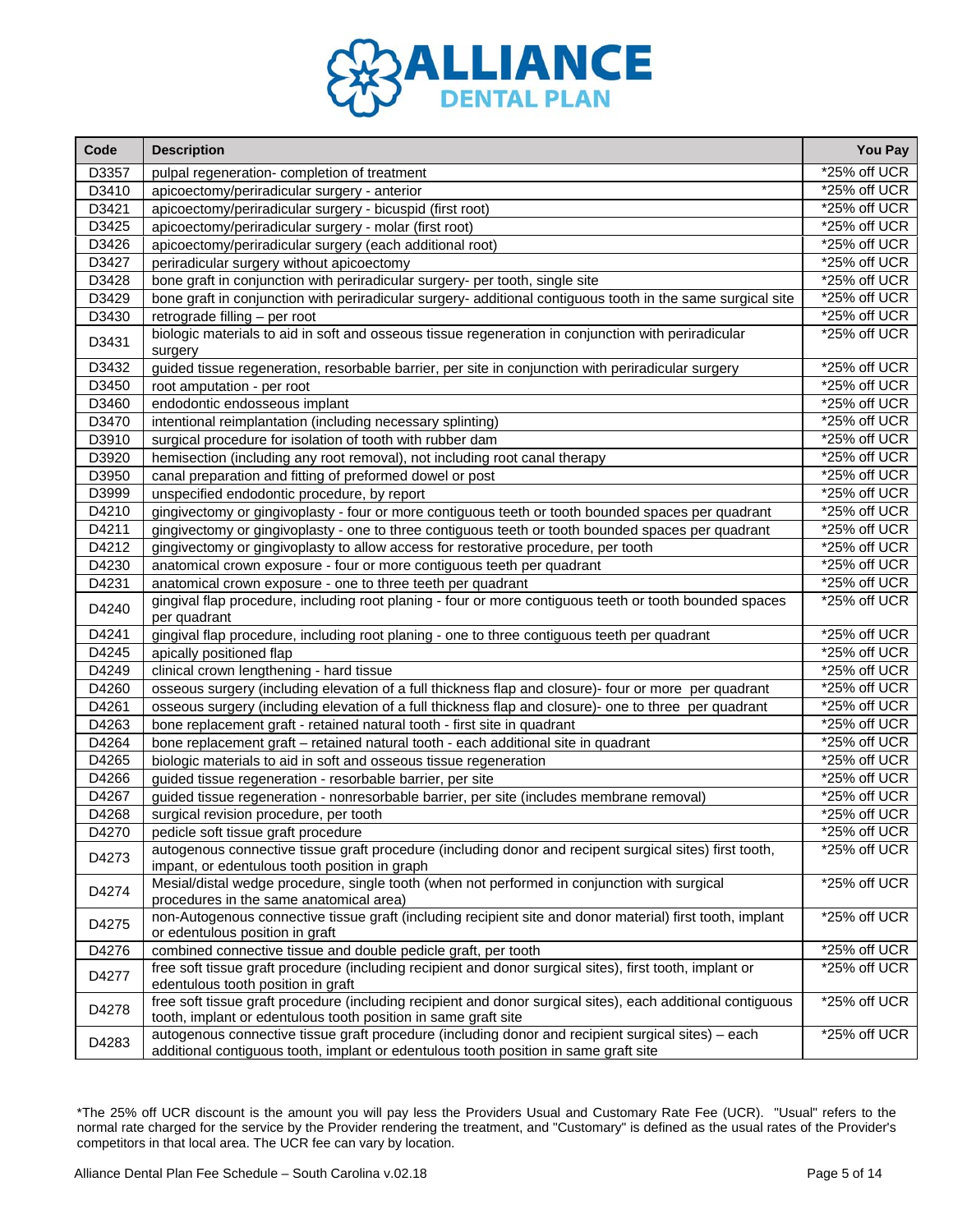

| D4285<br>each additional contiguous tooth, implant, or edentulous tooth position in same graft site<br>D4320<br>provisional splinting - intracoronal<br>D4321<br>provisional splinting - extracoronal<br>*25% off UCR<br>D4341<br>\$160.00<br>periodontal scaling and root planing - four or more teeth per quadrant<br>D4342<br>periodontal scaling and root planing - one to three teeth per quadrant<br>scaling in presence of generalized moderate or severe gingival inflammation - full mouth, after oral<br>D4346<br>evaluation<br>D4355<br>\$139.00<br>full mouth debridement to enable comprehensive evaluation and diagnosis<br>\$76.00<br>D4381<br>localized delivery of antimicrobial agents via a controlled release into diseased crevicular tissue<br>\$94.00<br>D4910<br>periodontal maintenance<br>*25% off UCR<br>D4920<br>unscheduled dressing change (by someone other than treating dentist)<br>D4921<br>*25% off UCR<br>Gingival irrigation- per quadrant<br>D4999<br>*25% off UCR<br>unspecified periodontal procedure, by report<br>D5110<br>\$888.00<br>complete denture - maxillary<br>D5120<br>\$888.00<br>complete denture - mandibular<br>D5130<br>immediate denture - maxillary<br>D5140<br>immediate denture - mandibular<br>D5211<br>maxillary partial denture - resin base (including any conventional clasps, rests and teeth)<br>D5212<br>mandibular partial denture - resin base (including any conventional clasps, rests and teeth)<br>maxillary partial denture - cast metal framework with resin denture bases (including any conventional<br>\$1,008.00<br>D5213<br>clasps, rests and teeth)<br>mandibular partial denture - cast metal framework with resin denture bases (including any conventional<br>\$1,008.00<br>D5214<br>clasps, rests and teeth)<br>D5221<br>immediate maxillary partial denture - resin base (including any conventional clasps, rests, and teeth)<br>immediate mandibular partial denture - resin base (including any conventional clasps, rests, and teeth)<br>D5222<br>Immediate maxillary partial denture - cast metal framework with resin denture bases (including any<br>D5223<br>conventional clasps, rests, and teeth)<br>immediate mandibular partial denture - cast metal framework with resin denture bases (including any<br>*25% off UCR<br>D5224<br>conventional clasps, rests, and teeth)<br>D5225<br>\$791.00<br>maxillary partial denture - flexible base (including any clasps, rests and teeth)<br>$$79\overline{1.00}$<br>D5226<br>mandibular partial denture - flexible base (including any clasps, rests and teeth)<br>*25% off UCR<br>D5281<br>removable unilateral partial denture - one piece cast metal (including clasps and teeth<br>D5410<br>*25% off UCR<br>adjust complete denture - maxillary<br>D5411<br>*25% off UCR<br>adjust complete denture - mandibular<br>D5421<br>adjust partial denture - maxillary<br>D5422<br>*25% off UCR<br>adjust partial denture - mandibular<br>*25% off UCR<br>D5511<br>repair broken complete denture base, mandibular<br>D5512<br>*25% off UCR<br>repair broken complete denture base, maxillary<br>*25% off UCR<br>D5611<br>repair resin partial denture base, mandibular<br>D5612<br>repair resin partial denture base, maxillary<br>*25% off UCR<br>D5621<br>Repair cast partial framework, mandibular<br>*25% off UCR<br>D5622<br>Repair cast partial framework, maxillary<br>D5520<br>replace missing or broken teeth - complete denture (each tooth)<br>D5630<br>*25% off UCR<br>repair or replace broken clasp<br>D5640<br>*25% off UCR<br>replace broken teeth - per tooth<br>D5650<br>*25% off UCR<br>add tooth to existing partial denture<br>D5660<br>*25% off UCR<br>add clasp to existing partial denture<br>D5670<br>*25% off UCR<br>replace all teeth and acrylic on cast metal framework (maxillary)<br>$*25%$ off UCR<br>D5671<br>replace all teeth and acrylic on cast metal framework (mandibular)<br>$*25\%$ off UCR<br>D5710<br>rebase complete maxillary denture | Code  | <b>Description</b>                                                                                      | You Pay         |
|--------------------------------------------------------------------------------------------------------------------------------------------------------------------------------------------------------------------------------------------------------------------------------------------------------------------------------------------------------------------------------------------------------------------------------------------------------------------------------------------------------------------------------------------------------------------------------------------------------------------------------------------------------------------------------------------------------------------------------------------------------------------------------------------------------------------------------------------------------------------------------------------------------------------------------------------------------------------------------------------------------------------------------------------------------------------------------------------------------------------------------------------------------------------------------------------------------------------------------------------------------------------------------------------------------------------------------------------------------------------------------------------------------------------------------------------------------------------------------------------------------------------------------------------------------------------------------------------------------------------------------------------------------------------------------------------------------------------------------------------------------------------------------------------------------------------------------------------------------------------------------------------------------------------------------------------------------------------------------------------------------------------------------------------------------------------------------------------------------------------------------------------------------------------------------------------------------------------------------------------------------------------------------------------------------------------------------------------------------------------------------------------------------------------------------------------------------------------------------------------------------------------------------------------------------------------------------------------------------------------------------------------------------------------------------------------------------------------------------------------------------------------------------------------------------------------------------------------------------------------------------------------------------------------------------------------------------------------------------------------------------------------------------------------------------------------------------------------------------------------------------------------------------------------------------------------------------------------------------------------------------------------------------------------------------------------------------------------------------------------------------------------------------------------------------------------------------------------------------------------------------------------------------------------------------------------------------------------------------------------------------------------------------------------------------------------------------------------------------------------------------------------------------------------------------------------------------------------------------------------------------------------------------------------------------------------------------------------------------------------------------------------------------|-------|---------------------------------------------------------------------------------------------------------|-----------------|
|                                                                                                                                                                                                                                                                                                                                                                                                                                                                                                                                                                                                                                                                                                                                                                                                                                                                                                                                                                                                                                                                                                                                                                                                                                                                                                                                                                                                                                                                                                                                                                                                                                                                                                                                                                                                                                                                                                                                                                                                                                                                                                                                                                                                                                                                                                                                                                                                                                                                                                                                                                                                                                                                                                                                                                                                                                                                                                                                                                                                                                                                                                                                                                                                                                                                                                                                                                                                                                                                                                                                                                                                                                                                                                                                                                                                                                                                                                                                                                                                                                |       | non-autogenous connective tissue graft procedure (including recipient surgical site and donor material) | *25% off UCR    |
|                                                                                                                                                                                                                                                                                                                                                                                                                                                                                                                                                                                                                                                                                                                                                                                                                                                                                                                                                                                                                                                                                                                                                                                                                                                                                                                                                                                                                                                                                                                                                                                                                                                                                                                                                                                                                                                                                                                                                                                                                                                                                                                                                                                                                                                                                                                                                                                                                                                                                                                                                                                                                                                                                                                                                                                                                                                                                                                                                                                                                                                                                                                                                                                                                                                                                                                                                                                                                                                                                                                                                                                                                                                                                                                                                                                                                                                                                                                                                                                                                                |       |                                                                                                         | $*25\%$ off UCR |
|                                                                                                                                                                                                                                                                                                                                                                                                                                                                                                                                                                                                                                                                                                                                                                                                                                                                                                                                                                                                                                                                                                                                                                                                                                                                                                                                                                                                                                                                                                                                                                                                                                                                                                                                                                                                                                                                                                                                                                                                                                                                                                                                                                                                                                                                                                                                                                                                                                                                                                                                                                                                                                                                                                                                                                                                                                                                                                                                                                                                                                                                                                                                                                                                                                                                                                                                                                                                                                                                                                                                                                                                                                                                                                                                                                                                                                                                                                                                                                                                                                |       |                                                                                                         |                 |
|                                                                                                                                                                                                                                                                                                                                                                                                                                                                                                                                                                                                                                                                                                                                                                                                                                                                                                                                                                                                                                                                                                                                                                                                                                                                                                                                                                                                                                                                                                                                                                                                                                                                                                                                                                                                                                                                                                                                                                                                                                                                                                                                                                                                                                                                                                                                                                                                                                                                                                                                                                                                                                                                                                                                                                                                                                                                                                                                                                                                                                                                                                                                                                                                                                                                                                                                                                                                                                                                                                                                                                                                                                                                                                                                                                                                                                                                                                                                                                                                                                |       |                                                                                                         |                 |
|                                                                                                                                                                                                                                                                                                                                                                                                                                                                                                                                                                                                                                                                                                                                                                                                                                                                                                                                                                                                                                                                                                                                                                                                                                                                                                                                                                                                                                                                                                                                                                                                                                                                                                                                                                                                                                                                                                                                                                                                                                                                                                                                                                                                                                                                                                                                                                                                                                                                                                                                                                                                                                                                                                                                                                                                                                                                                                                                                                                                                                                                                                                                                                                                                                                                                                                                                                                                                                                                                                                                                                                                                                                                                                                                                                                                                                                                                                                                                                                                                                |       |                                                                                                         | *25% off UCR    |
|                                                                                                                                                                                                                                                                                                                                                                                                                                                                                                                                                                                                                                                                                                                                                                                                                                                                                                                                                                                                                                                                                                                                                                                                                                                                                                                                                                                                                                                                                                                                                                                                                                                                                                                                                                                                                                                                                                                                                                                                                                                                                                                                                                                                                                                                                                                                                                                                                                                                                                                                                                                                                                                                                                                                                                                                                                                                                                                                                                                                                                                                                                                                                                                                                                                                                                                                                                                                                                                                                                                                                                                                                                                                                                                                                                                                                                                                                                                                                                                                                                |       |                                                                                                         | *25% off UCR    |
|                                                                                                                                                                                                                                                                                                                                                                                                                                                                                                                                                                                                                                                                                                                                                                                                                                                                                                                                                                                                                                                                                                                                                                                                                                                                                                                                                                                                                                                                                                                                                                                                                                                                                                                                                                                                                                                                                                                                                                                                                                                                                                                                                                                                                                                                                                                                                                                                                                                                                                                                                                                                                                                                                                                                                                                                                                                                                                                                                                                                                                                                                                                                                                                                                                                                                                                                                                                                                                                                                                                                                                                                                                                                                                                                                                                                                                                                                                                                                                                                                                |       |                                                                                                         |                 |
|                                                                                                                                                                                                                                                                                                                                                                                                                                                                                                                                                                                                                                                                                                                                                                                                                                                                                                                                                                                                                                                                                                                                                                                                                                                                                                                                                                                                                                                                                                                                                                                                                                                                                                                                                                                                                                                                                                                                                                                                                                                                                                                                                                                                                                                                                                                                                                                                                                                                                                                                                                                                                                                                                                                                                                                                                                                                                                                                                                                                                                                                                                                                                                                                                                                                                                                                                                                                                                                                                                                                                                                                                                                                                                                                                                                                                                                                                                                                                                                                                                |       |                                                                                                         |                 |
|                                                                                                                                                                                                                                                                                                                                                                                                                                                                                                                                                                                                                                                                                                                                                                                                                                                                                                                                                                                                                                                                                                                                                                                                                                                                                                                                                                                                                                                                                                                                                                                                                                                                                                                                                                                                                                                                                                                                                                                                                                                                                                                                                                                                                                                                                                                                                                                                                                                                                                                                                                                                                                                                                                                                                                                                                                                                                                                                                                                                                                                                                                                                                                                                                                                                                                                                                                                                                                                                                                                                                                                                                                                                                                                                                                                                                                                                                                                                                                                                                                |       |                                                                                                         |                 |
|                                                                                                                                                                                                                                                                                                                                                                                                                                                                                                                                                                                                                                                                                                                                                                                                                                                                                                                                                                                                                                                                                                                                                                                                                                                                                                                                                                                                                                                                                                                                                                                                                                                                                                                                                                                                                                                                                                                                                                                                                                                                                                                                                                                                                                                                                                                                                                                                                                                                                                                                                                                                                                                                                                                                                                                                                                                                                                                                                                                                                                                                                                                                                                                                                                                                                                                                                                                                                                                                                                                                                                                                                                                                                                                                                                                                                                                                                                                                                                                                                                |       |                                                                                                         |                 |
|                                                                                                                                                                                                                                                                                                                                                                                                                                                                                                                                                                                                                                                                                                                                                                                                                                                                                                                                                                                                                                                                                                                                                                                                                                                                                                                                                                                                                                                                                                                                                                                                                                                                                                                                                                                                                                                                                                                                                                                                                                                                                                                                                                                                                                                                                                                                                                                                                                                                                                                                                                                                                                                                                                                                                                                                                                                                                                                                                                                                                                                                                                                                                                                                                                                                                                                                                                                                                                                                                                                                                                                                                                                                                                                                                                                                                                                                                                                                                                                                                                |       |                                                                                                         |                 |
|                                                                                                                                                                                                                                                                                                                                                                                                                                                                                                                                                                                                                                                                                                                                                                                                                                                                                                                                                                                                                                                                                                                                                                                                                                                                                                                                                                                                                                                                                                                                                                                                                                                                                                                                                                                                                                                                                                                                                                                                                                                                                                                                                                                                                                                                                                                                                                                                                                                                                                                                                                                                                                                                                                                                                                                                                                                                                                                                                                                                                                                                                                                                                                                                                                                                                                                                                                                                                                                                                                                                                                                                                                                                                                                                                                                                                                                                                                                                                                                                                                |       |                                                                                                         |                 |
|                                                                                                                                                                                                                                                                                                                                                                                                                                                                                                                                                                                                                                                                                                                                                                                                                                                                                                                                                                                                                                                                                                                                                                                                                                                                                                                                                                                                                                                                                                                                                                                                                                                                                                                                                                                                                                                                                                                                                                                                                                                                                                                                                                                                                                                                                                                                                                                                                                                                                                                                                                                                                                                                                                                                                                                                                                                                                                                                                                                                                                                                                                                                                                                                                                                                                                                                                                                                                                                                                                                                                                                                                                                                                                                                                                                                                                                                                                                                                                                                                                |       |                                                                                                         |                 |
|                                                                                                                                                                                                                                                                                                                                                                                                                                                                                                                                                                                                                                                                                                                                                                                                                                                                                                                                                                                                                                                                                                                                                                                                                                                                                                                                                                                                                                                                                                                                                                                                                                                                                                                                                                                                                                                                                                                                                                                                                                                                                                                                                                                                                                                                                                                                                                                                                                                                                                                                                                                                                                                                                                                                                                                                                                                                                                                                                                                                                                                                                                                                                                                                                                                                                                                                                                                                                                                                                                                                                                                                                                                                                                                                                                                                                                                                                                                                                                                                                                |       |                                                                                                         |                 |
|                                                                                                                                                                                                                                                                                                                                                                                                                                                                                                                                                                                                                                                                                                                                                                                                                                                                                                                                                                                                                                                                                                                                                                                                                                                                                                                                                                                                                                                                                                                                                                                                                                                                                                                                                                                                                                                                                                                                                                                                                                                                                                                                                                                                                                                                                                                                                                                                                                                                                                                                                                                                                                                                                                                                                                                                                                                                                                                                                                                                                                                                                                                                                                                                                                                                                                                                                                                                                                                                                                                                                                                                                                                                                                                                                                                                                                                                                                                                                                                                                                |       |                                                                                                         | *25% off UCR    |
|                                                                                                                                                                                                                                                                                                                                                                                                                                                                                                                                                                                                                                                                                                                                                                                                                                                                                                                                                                                                                                                                                                                                                                                                                                                                                                                                                                                                                                                                                                                                                                                                                                                                                                                                                                                                                                                                                                                                                                                                                                                                                                                                                                                                                                                                                                                                                                                                                                                                                                                                                                                                                                                                                                                                                                                                                                                                                                                                                                                                                                                                                                                                                                                                                                                                                                                                                                                                                                                                                                                                                                                                                                                                                                                                                                                                                                                                                                                                                                                                                                |       |                                                                                                         | *25% off UCR    |
|                                                                                                                                                                                                                                                                                                                                                                                                                                                                                                                                                                                                                                                                                                                                                                                                                                                                                                                                                                                                                                                                                                                                                                                                                                                                                                                                                                                                                                                                                                                                                                                                                                                                                                                                                                                                                                                                                                                                                                                                                                                                                                                                                                                                                                                                                                                                                                                                                                                                                                                                                                                                                                                                                                                                                                                                                                                                                                                                                                                                                                                                                                                                                                                                                                                                                                                                                                                                                                                                                                                                                                                                                                                                                                                                                                                                                                                                                                                                                                                                                                |       |                                                                                                         | *25% off UCR    |
|                                                                                                                                                                                                                                                                                                                                                                                                                                                                                                                                                                                                                                                                                                                                                                                                                                                                                                                                                                                                                                                                                                                                                                                                                                                                                                                                                                                                                                                                                                                                                                                                                                                                                                                                                                                                                                                                                                                                                                                                                                                                                                                                                                                                                                                                                                                                                                                                                                                                                                                                                                                                                                                                                                                                                                                                                                                                                                                                                                                                                                                                                                                                                                                                                                                                                                                                                                                                                                                                                                                                                                                                                                                                                                                                                                                                                                                                                                                                                                                                                                |       |                                                                                                         | *25% off UCR    |
|                                                                                                                                                                                                                                                                                                                                                                                                                                                                                                                                                                                                                                                                                                                                                                                                                                                                                                                                                                                                                                                                                                                                                                                                                                                                                                                                                                                                                                                                                                                                                                                                                                                                                                                                                                                                                                                                                                                                                                                                                                                                                                                                                                                                                                                                                                                                                                                                                                                                                                                                                                                                                                                                                                                                                                                                                                                                                                                                                                                                                                                                                                                                                                                                                                                                                                                                                                                                                                                                                                                                                                                                                                                                                                                                                                                                                                                                                                                                                                                                                                |       |                                                                                                         |                 |
|                                                                                                                                                                                                                                                                                                                                                                                                                                                                                                                                                                                                                                                                                                                                                                                                                                                                                                                                                                                                                                                                                                                                                                                                                                                                                                                                                                                                                                                                                                                                                                                                                                                                                                                                                                                                                                                                                                                                                                                                                                                                                                                                                                                                                                                                                                                                                                                                                                                                                                                                                                                                                                                                                                                                                                                                                                                                                                                                                                                                                                                                                                                                                                                                                                                                                                                                                                                                                                                                                                                                                                                                                                                                                                                                                                                                                                                                                                                                                                                                                                |       |                                                                                                         |                 |
|                                                                                                                                                                                                                                                                                                                                                                                                                                                                                                                                                                                                                                                                                                                                                                                                                                                                                                                                                                                                                                                                                                                                                                                                                                                                                                                                                                                                                                                                                                                                                                                                                                                                                                                                                                                                                                                                                                                                                                                                                                                                                                                                                                                                                                                                                                                                                                                                                                                                                                                                                                                                                                                                                                                                                                                                                                                                                                                                                                                                                                                                                                                                                                                                                                                                                                                                                                                                                                                                                                                                                                                                                                                                                                                                                                                                                                                                                                                                                                                                                                |       |                                                                                                         | *25% off UCR    |
|                                                                                                                                                                                                                                                                                                                                                                                                                                                                                                                                                                                                                                                                                                                                                                                                                                                                                                                                                                                                                                                                                                                                                                                                                                                                                                                                                                                                                                                                                                                                                                                                                                                                                                                                                                                                                                                                                                                                                                                                                                                                                                                                                                                                                                                                                                                                                                                                                                                                                                                                                                                                                                                                                                                                                                                                                                                                                                                                                                                                                                                                                                                                                                                                                                                                                                                                                                                                                                                                                                                                                                                                                                                                                                                                                                                                                                                                                                                                                                                                                                |       |                                                                                                         | *25% off UCR    |
|                                                                                                                                                                                                                                                                                                                                                                                                                                                                                                                                                                                                                                                                                                                                                                                                                                                                                                                                                                                                                                                                                                                                                                                                                                                                                                                                                                                                                                                                                                                                                                                                                                                                                                                                                                                                                                                                                                                                                                                                                                                                                                                                                                                                                                                                                                                                                                                                                                                                                                                                                                                                                                                                                                                                                                                                                                                                                                                                                                                                                                                                                                                                                                                                                                                                                                                                                                                                                                                                                                                                                                                                                                                                                                                                                                                                                                                                                                                                                                                                                                |       |                                                                                                         | *25% off UCR    |
|                                                                                                                                                                                                                                                                                                                                                                                                                                                                                                                                                                                                                                                                                                                                                                                                                                                                                                                                                                                                                                                                                                                                                                                                                                                                                                                                                                                                                                                                                                                                                                                                                                                                                                                                                                                                                                                                                                                                                                                                                                                                                                                                                                                                                                                                                                                                                                                                                                                                                                                                                                                                                                                                                                                                                                                                                                                                                                                                                                                                                                                                                                                                                                                                                                                                                                                                                                                                                                                                                                                                                                                                                                                                                                                                                                                                                                                                                                                                                                                                                                |       |                                                                                                         |                 |
|                                                                                                                                                                                                                                                                                                                                                                                                                                                                                                                                                                                                                                                                                                                                                                                                                                                                                                                                                                                                                                                                                                                                                                                                                                                                                                                                                                                                                                                                                                                                                                                                                                                                                                                                                                                                                                                                                                                                                                                                                                                                                                                                                                                                                                                                                                                                                                                                                                                                                                                                                                                                                                                                                                                                                                                                                                                                                                                                                                                                                                                                                                                                                                                                                                                                                                                                                                                                                                                                                                                                                                                                                                                                                                                                                                                                                                                                                                                                                                                                                                |       |                                                                                                         |                 |
|                                                                                                                                                                                                                                                                                                                                                                                                                                                                                                                                                                                                                                                                                                                                                                                                                                                                                                                                                                                                                                                                                                                                                                                                                                                                                                                                                                                                                                                                                                                                                                                                                                                                                                                                                                                                                                                                                                                                                                                                                                                                                                                                                                                                                                                                                                                                                                                                                                                                                                                                                                                                                                                                                                                                                                                                                                                                                                                                                                                                                                                                                                                                                                                                                                                                                                                                                                                                                                                                                                                                                                                                                                                                                                                                                                                                                                                                                                                                                                                                                                |       |                                                                                                         |                 |
|                                                                                                                                                                                                                                                                                                                                                                                                                                                                                                                                                                                                                                                                                                                                                                                                                                                                                                                                                                                                                                                                                                                                                                                                                                                                                                                                                                                                                                                                                                                                                                                                                                                                                                                                                                                                                                                                                                                                                                                                                                                                                                                                                                                                                                                                                                                                                                                                                                                                                                                                                                                                                                                                                                                                                                                                                                                                                                                                                                                                                                                                                                                                                                                                                                                                                                                                                                                                                                                                                                                                                                                                                                                                                                                                                                                                                                                                                                                                                                                                                                |       |                                                                                                         |                 |
|                                                                                                                                                                                                                                                                                                                                                                                                                                                                                                                                                                                                                                                                                                                                                                                                                                                                                                                                                                                                                                                                                                                                                                                                                                                                                                                                                                                                                                                                                                                                                                                                                                                                                                                                                                                                                                                                                                                                                                                                                                                                                                                                                                                                                                                                                                                                                                                                                                                                                                                                                                                                                                                                                                                                                                                                                                                                                                                                                                                                                                                                                                                                                                                                                                                                                                                                                                                                                                                                                                                                                                                                                                                                                                                                                                                                                                                                                                                                                                                                                                |       |                                                                                                         |                 |
|                                                                                                                                                                                                                                                                                                                                                                                                                                                                                                                                                                                                                                                                                                                                                                                                                                                                                                                                                                                                                                                                                                                                                                                                                                                                                                                                                                                                                                                                                                                                                                                                                                                                                                                                                                                                                                                                                                                                                                                                                                                                                                                                                                                                                                                                                                                                                                                                                                                                                                                                                                                                                                                                                                                                                                                                                                                                                                                                                                                                                                                                                                                                                                                                                                                                                                                                                                                                                                                                                                                                                                                                                                                                                                                                                                                                                                                                                                                                                                                                                                |       |                                                                                                         |                 |
|                                                                                                                                                                                                                                                                                                                                                                                                                                                                                                                                                                                                                                                                                                                                                                                                                                                                                                                                                                                                                                                                                                                                                                                                                                                                                                                                                                                                                                                                                                                                                                                                                                                                                                                                                                                                                                                                                                                                                                                                                                                                                                                                                                                                                                                                                                                                                                                                                                                                                                                                                                                                                                                                                                                                                                                                                                                                                                                                                                                                                                                                                                                                                                                                                                                                                                                                                                                                                                                                                                                                                                                                                                                                                                                                                                                                                                                                                                                                                                                                                                |       |                                                                                                         | *25% off UCR    |
|                                                                                                                                                                                                                                                                                                                                                                                                                                                                                                                                                                                                                                                                                                                                                                                                                                                                                                                                                                                                                                                                                                                                                                                                                                                                                                                                                                                                                                                                                                                                                                                                                                                                                                                                                                                                                                                                                                                                                                                                                                                                                                                                                                                                                                                                                                                                                                                                                                                                                                                                                                                                                                                                                                                                                                                                                                                                                                                                                                                                                                                                                                                                                                                                                                                                                                                                                                                                                                                                                                                                                                                                                                                                                                                                                                                                                                                                                                                                                                                                                                |       |                                                                                                         |                 |
|                                                                                                                                                                                                                                                                                                                                                                                                                                                                                                                                                                                                                                                                                                                                                                                                                                                                                                                                                                                                                                                                                                                                                                                                                                                                                                                                                                                                                                                                                                                                                                                                                                                                                                                                                                                                                                                                                                                                                                                                                                                                                                                                                                                                                                                                                                                                                                                                                                                                                                                                                                                                                                                                                                                                                                                                                                                                                                                                                                                                                                                                                                                                                                                                                                                                                                                                                                                                                                                                                                                                                                                                                                                                                                                                                                                                                                                                                                                                                                                                                                |       |                                                                                                         |                 |
|                                                                                                                                                                                                                                                                                                                                                                                                                                                                                                                                                                                                                                                                                                                                                                                                                                                                                                                                                                                                                                                                                                                                                                                                                                                                                                                                                                                                                                                                                                                                                                                                                                                                                                                                                                                                                                                                                                                                                                                                                                                                                                                                                                                                                                                                                                                                                                                                                                                                                                                                                                                                                                                                                                                                                                                                                                                                                                                                                                                                                                                                                                                                                                                                                                                                                                                                                                                                                                                                                                                                                                                                                                                                                                                                                                                                                                                                                                                                                                                                                                |       |                                                                                                         |                 |
|                                                                                                                                                                                                                                                                                                                                                                                                                                                                                                                                                                                                                                                                                                                                                                                                                                                                                                                                                                                                                                                                                                                                                                                                                                                                                                                                                                                                                                                                                                                                                                                                                                                                                                                                                                                                                                                                                                                                                                                                                                                                                                                                                                                                                                                                                                                                                                                                                                                                                                                                                                                                                                                                                                                                                                                                                                                                                                                                                                                                                                                                                                                                                                                                                                                                                                                                                                                                                                                                                                                                                                                                                                                                                                                                                                                                                                                                                                                                                                                                                                |       |                                                                                                         |                 |
|                                                                                                                                                                                                                                                                                                                                                                                                                                                                                                                                                                                                                                                                                                                                                                                                                                                                                                                                                                                                                                                                                                                                                                                                                                                                                                                                                                                                                                                                                                                                                                                                                                                                                                                                                                                                                                                                                                                                                                                                                                                                                                                                                                                                                                                                                                                                                                                                                                                                                                                                                                                                                                                                                                                                                                                                                                                                                                                                                                                                                                                                                                                                                                                                                                                                                                                                                                                                                                                                                                                                                                                                                                                                                                                                                                                                                                                                                                                                                                                                                                |       |                                                                                                         | *25% off UCR    |
|                                                                                                                                                                                                                                                                                                                                                                                                                                                                                                                                                                                                                                                                                                                                                                                                                                                                                                                                                                                                                                                                                                                                                                                                                                                                                                                                                                                                                                                                                                                                                                                                                                                                                                                                                                                                                                                                                                                                                                                                                                                                                                                                                                                                                                                                                                                                                                                                                                                                                                                                                                                                                                                                                                                                                                                                                                                                                                                                                                                                                                                                                                                                                                                                                                                                                                                                                                                                                                                                                                                                                                                                                                                                                                                                                                                                                                                                                                                                                                                                                                |       |                                                                                                         |                 |
|                                                                                                                                                                                                                                                                                                                                                                                                                                                                                                                                                                                                                                                                                                                                                                                                                                                                                                                                                                                                                                                                                                                                                                                                                                                                                                                                                                                                                                                                                                                                                                                                                                                                                                                                                                                                                                                                                                                                                                                                                                                                                                                                                                                                                                                                                                                                                                                                                                                                                                                                                                                                                                                                                                                                                                                                                                                                                                                                                                                                                                                                                                                                                                                                                                                                                                                                                                                                                                                                                                                                                                                                                                                                                                                                                                                                                                                                                                                                                                                                                                |       |                                                                                                         |                 |
|                                                                                                                                                                                                                                                                                                                                                                                                                                                                                                                                                                                                                                                                                                                                                                                                                                                                                                                                                                                                                                                                                                                                                                                                                                                                                                                                                                                                                                                                                                                                                                                                                                                                                                                                                                                                                                                                                                                                                                                                                                                                                                                                                                                                                                                                                                                                                                                                                                                                                                                                                                                                                                                                                                                                                                                                                                                                                                                                                                                                                                                                                                                                                                                                                                                                                                                                                                                                                                                                                                                                                                                                                                                                                                                                                                                                                                                                                                                                                                                                                                |       |                                                                                                         | *25% off UCR    |
|                                                                                                                                                                                                                                                                                                                                                                                                                                                                                                                                                                                                                                                                                                                                                                                                                                                                                                                                                                                                                                                                                                                                                                                                                                                                                                                                                                                                                                                                                                                                                                                                                                                                                                                                                                                                                                                                                                                                                                                                                                                                                                                                                                                                                                                                                                                                                                                                                                                                                                                                                                                                                                                                                                                                                                                                                                                                                                                                                                                                                                                                                                                                                                                                                                                                                                                                                                                                                                                                                                                                                                                                                                                                                                                                                                                                                                                                                                                                                                                                                                |       |                                                                                                         |                 |
|                                                                                                                                                                                                                                                                                                                                                                                                                                                                                                                                                                                                                                                                                                                                                                                                                                                                                                                                                                                                                                                                                                                                                                                                                                                                                                                                                                                                                                                                                                                                                                                                                                                                                                                                                                                                                                                                                                                                                                                                                                                                                                                                                                                                                                                                                                                                                                                                                                                                                                                                                                                                                                                                                                                                                                                                                                                                                                                                                                                                                                                                                                                                                                                                                                                                                                                                                                                                                                                                                                                                                                                                                                                                                                                                                                                                                                                                                                                                                                                                                                |       |                                                                                                         |                 |
|                                                                                                                                                                                                                                                                                                                                                                                                                                                                                                                                                                                                                                                                                                                                                                                                                                                                                                                                                                                                                                                                                                                                                                                                                                                                                                                                                                                                                                                                                                                                                                                                                                                                                                                                                                                                                                                                                                                                                                                                                                                                                                                                                                                                                                                                                                                                                                                                                                                                                                                                                                                                                                                                                                                                                                                                                                                                                                                                                                                                                                                                                                                                                                                                                                                                                                                                                                                                                                                                                                                                                                                                                                                                                                                                                                                                                                                                                                                                                                                                                                |       |                                                                                                         |                 |
|                                                                                                                                                                                                                                                                                                                                                                                                                                                                                                                                                                                                                                                                                                                                                                                                                                                                                                                                                                                                                                                                                                                                                                                                                                                                                                                                                                                                                                                                                                                                                                                                                                                                                                                                                                                                                                                                                                                                                                                                                                                                                                                                                                                                                                                                                                                                                                                                                                                                                                                                                                                                                                                                                                                                                                                                                                                                                                                                                                                                                                                                                                                                                                                                                                                                                                                                                                                                                                                                                                                                                                                                                                                                                                                                                                                                                                                                                                                                                                                                                                |       |                                                                                                         |                 |
|                                                                                                                                                                                                                                                                                                                                                                                                                                                                                                                                                                                                                                                                                                                                                                                                                                                                                                                                                                                                                                                                                                                                                                                                                                                                                                                                                                                                                                                                                                                                                                                                                                                                                                                                                                                                                                                                                                                                                                                                                                                                                                                                                                                                                                                                                                                                                                                                                                                                                                                                                                                                                                                                                                                                                                                                                                                                                                                                                                                                                                                                                                                                                                                                                                                                                                                                                                                                                                                                                                                                                                                                                                                                                                                                                                                                                                                                                                                                                                                                                                |       |                                                                                                         |                 |
|                                                                                                                                                                                                                                                                                                                                                                                                                                                                                                                                                                                                                                                                                                                                                                                                                                                                                                                                                                                                                                                                                                                                                                                                                                                                                                                                                                                                                                                                                                                                                                                                                                                                                                                                                                                                                                                                                                                                                                                                                                                                                                                                                                                                                                                                                                                                                                                                                                                                                                                                                                                                                                                                                                                                                                                                                                                                                                                                                                                                                                                                                                                                                                                                                                                                                                                                                                                                                                                                                                                                                                                                                                                                                                                                                                                                                                                                                                                                                                                                                                |       |                                                                                                         |                 |
|                                                                                                                                                                                                                                                                                                                                                                                                                                                                                                                                                                                                                                                                                                                                                                                                                                                                                                                                                                                                                                                                                                                                                                                                                                                                                                                                                                                                                                                                                                                                                                                                                                                                                                                                                                                                                                                                                                                                                                                                                                                                                                                                                                                                                                                                                                                                                                                                                                                                                                                                                                                                                                                                                                                                                                                                                                                                                                                                                                                                                                                                                                                                                                                                                                                                                                                                                                                                                                                                                                                                                                                                                                                                                                                                                                                                                                                                                                                                                                                                                                |       |                                                                                                         |                 |
|                                                                                                                                                                                                                                                                                                                                                                                                                                                                                                                                                                                                                                                                                                                                                                                                                                                                                                                                                                                                                                                                                                                                                                                                                                                                                                                                                                                                                                                                                                                                                                                                                                                                                                                                                                                                                                                                                                                                                                                                                                                                                                                                                                                                                                                                                                                                                                                                                                                                                                                                                                                                                                                                                                                                                                                                                                                                                                                                                                                                                                                                                                                                                                                                                                                                                                                                                                                                                                                                                                                                                                                                                                                                                                                                                                                                                                                                                                                                                                                                                                | D5711 | rebase complete mandibular denture                                                                      | *25% off UCR    |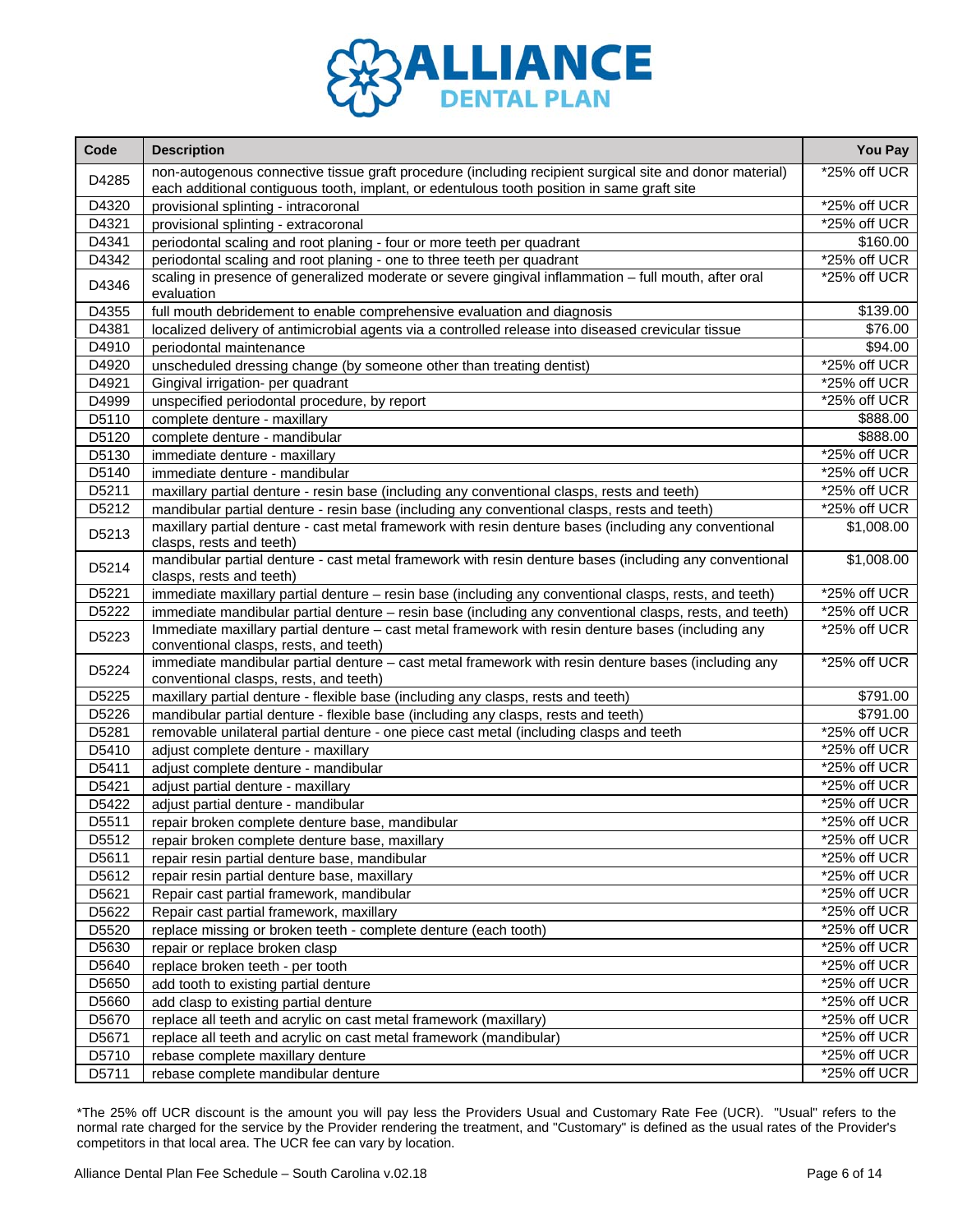

| Code  | <b>Description</b>                                                                                   | You Pay        |
|-------|------------------------------------------------------------------------------------------------------|----------------|
| D5720 | rebase maxillary partial denture                                                                     | *25% off UCR   |
| D5721 | rebase mandibular partial denture                                                                    | *25% off UCR   |
| D5730 | reline complete maxillary denture (chairside)                                                        | *25% off UCR   |
| D5731 | reline complete mandibular denture (chairside)                                                       | *25% off UCR   |
| D5740 | reline maxillary partial denture (chairside)                                                         | *25% off UCR   |
| D5741 | reline mandibular partial denture (chairside)                                                        | *25% off UCR   |
| D5750 | reline complete maxillary denture (laboratory)                                                       | *25% off UCR   |
| D5751 | reline complete mandibular denture (laboratory)                                                      | *25% off UCR   |
| D5760 | reline maxillary partial denture (laboratory)                                                        | *25% off UCR   |
| D5761 | reline mandibular partial denture (laboratory)                                                       | *25% off UCR   |
| D5810 | interim complete denture (maxillary)                                                                 | *25% off UCR   |
| D5811 | interim complete denture (mandibular)                                                                | *25% off UCR   |
| D5820 | interim partial denture (maxillary)                                                                  | *25% off UCR   |
| D5821 | interim partial denture (mandibular)                                                                 | *25% off UCR   |
| D5850 | tissue conditioning, maxillary                                                                       | *25% off UCR   |
| D5851 | tissue conditioning, mandibular                                                                      | *25% off UCR   |
| D5861 | overdenture - partial, by report                                                                     | *25% off UCR   |
| D5862 | Precision attachment, by report                                                                      | *25% off UCR   |
| D5863 | overdenture- complete maxillary                                                                      | *25% off UCR   |
| D5864 | overdenture- partial maxillary                                                                       | *25% off UCR   |
| D5865 | overdenture- complete mandibular                                                                     | *25% off UCR   |
| D5866 | overdenture- partial mandibular                                                                      | *25% off UCR   |
| D5867 | replacement of replaceable part of semi-precision or precision attachment (male or female component) | *25% off UCR   |
| D5875 | modification of removable prosthesis following implant surgery                                       | *25% off UCR   |
| D5899 | unspecified removable prosthodontic procedure, by report                                             | *25% off UCR   |
| D5911 | facial moulage (sectional)                                                                           | *25% off UCR   |
| D5912 | facial moulage (complete)                                                                            | *25% off UCR   |
| D5913 | nasal prosthesis                                                                                     | *25% off UCR   |
| D5914 | auricular prosthesis                                                                                 | *25% off UCR   |
| D5915 | orbital prosthesis                                                                                   | *25% off UCR   |
| D5916 | ocular prosthesis                                                                                    | *25% off UCR   |
| D5919 | facial prosthesis                                                                                    | *25% off UCR   |
| D5922 | nasal septal prosthesis                                                                              | *25% off UCR   |
| D5923 | ocular prosthesis, interim                                                                           | *25% off UCR   |
| D5924 | cranial prosthesis                                                                                   | *25% off UCR   |
| D5925 | facial augmentation implant prosthesis                                                               | *25% off UCR   |
| D5926 | nasal prosthesis, replacement                                                                        | *25% off UCR   |
| D5927 | auricular prosthesis, replacement                                                                    | *25% off UCR   |
| D5928 | orbital prosthesis, replacement                                                                      | *25% off UCR   |
| D5929 | facial prosthesis, replacement                                                                       | *25% off UCR   |
| D5931 | obturator prosthesis, surgical                                                                       | *25% off UCR   |
| D5932 | obturator prosthesis, definitive                                                                     | *25% off UCR   |
| D5933 | obturator prosthesis, modification                                                                   | *25% off UCR   |
| D5934 | mandibular resection prosthesis with guide flange                                                    | *25% off UCR   |
| D5935 | mandibular resection prosthesis without guide flange                                                 | *25% off UCR   |
| D5936 | obturator prosthesis, interim                                                                        | *25% off UCR   |
| D5937 | trismus appliance (not for TMD treatment)                                                            | *25% off UCR   |
| D5951 | feeding aid                                                                                          | *25% off UCR   |
| D5952 | speech aid prosthesis, pediatric                                                                     | *25% off UCR   |
| D5953 | speech aid prosthesis, adult                                                                         | $*25%$ off UCR |
| D5954 | palatal augmentation prosthesis                                                                      | *25% off UCR   |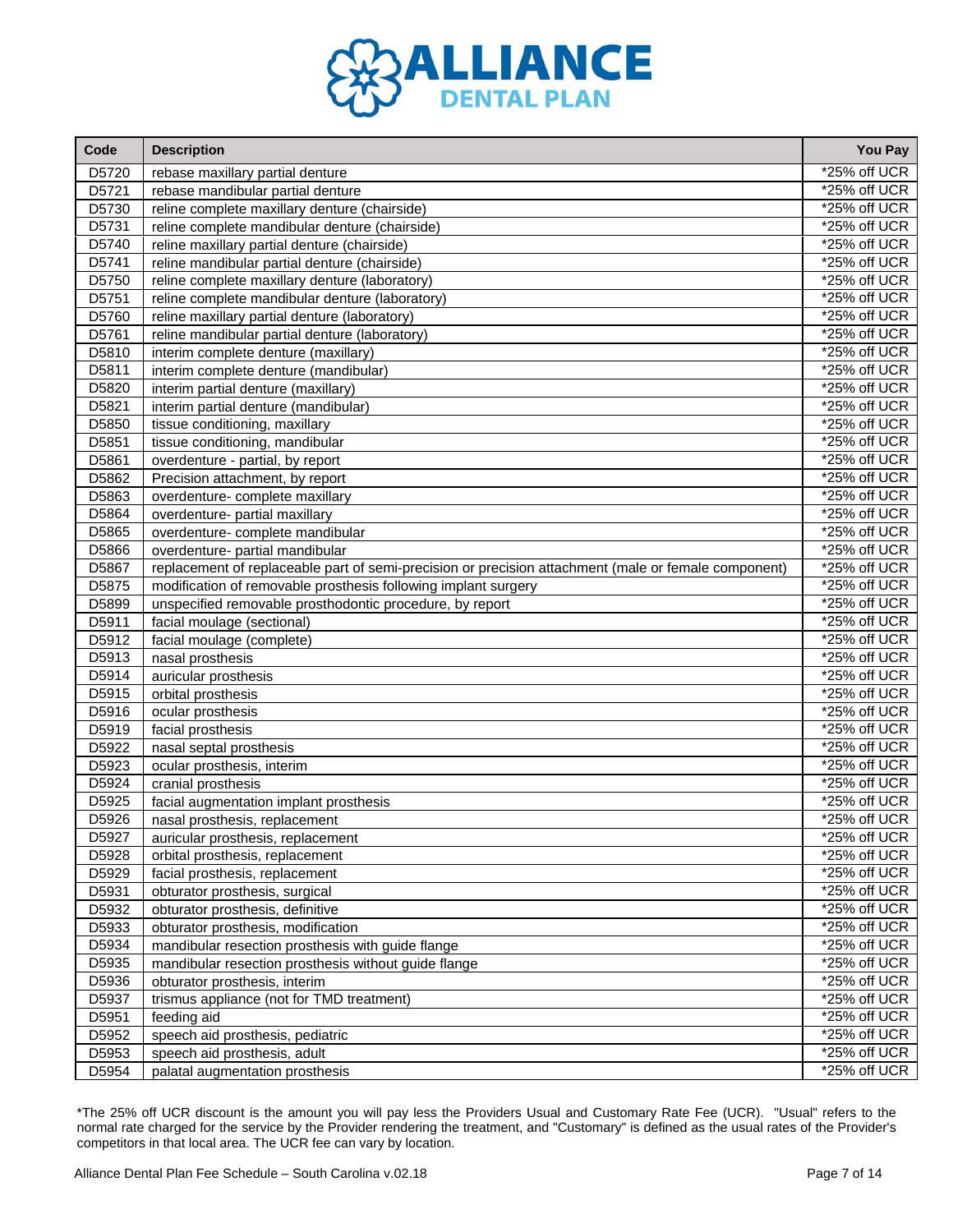

| Code  | <b>Description</b>                                                                                                                      | You Pay         |
|-------|-----------------------------------------------------------------------------------------------------------------------------------------|-----------------|
| D5955 | palatal lift prosthesis, definitive                                                                                                     | *25% off UCR    |
| D5958 | palatal lift prosthesis, interim                                                                                                        | *25% off UCR    |
| D5959 | palatal lift prosthesis, modification                                                                                                   | *25% off UCR    |
| D5960 | speech aid prosthesis, modification                                                                                                     | *25% off UCR    |
| D5982 | surgical stent                                                                                                                          | *25% off UCR    |
| D5983 | radiation carrier                                                                                                                       | *25% off UCR    |
| D5984 | radiation shield                                                                                                                        | *25% off UCR    |
| D5985 | radiation cone locator                                                                                                                  | *25% off UCR    |
| D5986 | fluoride gel carrier                                                                                                                    | *25% off UCR    |
| D5987 | commissure splint                                                                                                                       | *25% off UCR    |
| D5988 | surgical splint                                                                                                                         | *25% off UCR    |
| D5991 | topical medicament carrier                                                                                                              | *25% off UCR    |
| D5992 | adjust maxillofacial prosthetic appliance, by report                                                                                    | *25% off UCR    |
| D5993 | maintenance and cleaning of a maxillofacial prosthesis (extra or intraoral) other than required                                         | *25% off UCR    |
|       | adjustments, by report                                                                                                                  |                 |
| D5994 | periodontal medicament carrier with peripheral seal-laboratory processed                                                                | *25% off UCR    |
| D5999 | unspecified maxillofacial prosthesis, by report                                                                                         | *25% off UCR    |
| D6010 | surgical placement of implant body: endosteal implant                                                                                   | *25% off UCR    |
| D6011 | second stage implant surgery                                                                                                            | *25% off UCR    |
| D6012 | surgical placement of interim implant body for transitional prosthesis: endosteal implant                                               | *25% off UCR    |
| D6013 | surgical placement of mini implant                                                                                                      | *25% off UCR    |
| D6040 | surgical placement: eposteal implant                                                                                                    | *25% off UCR    |
| D6050 | surgical placement: transosteal implant                                                                                                 | *25% off UCR    |
| D6051 | interim abutment                                                                                                                        | *25% off UCR    |
| D6052 | semi-precision attachment abutment                                                                                                      | *25% off UCR    |
| D6055 | connecting bar - implant supported or abutment supported                                                                                | *25% off UCR    |
| D6056 | prefabricated abutment - includes placement                                                                                             | *25% off UCR    |
| D6057 | custom abutment - includes placement                                                                                                    | *25% off UCR    |
| D6058 | abutment supported porcelain/ceramic crown                                                                                              | *25% off UCR    |
| D6059 | abutment supported porcelain fused to metal crown (high noble metal)                                                                    | *25% off UCR    |
| D6060 | abutment supported porcelain fused to metal crown (predominantly base metal)                                                            | *25% off UCR    |
| D6061 | abutment supported porcelain fused to metal crown (noble metal)                                                                         | *25% off UCR    |
| D6062 | abutment supported cast metal crown (high noble metal)                                                                                  | *25% off UCR    |
| D6063 | abutment supported cast metal crown (predominantly base metal)                                                                          | *25% off UCR    |
| D6064 | abutment supported cast metal crown (noble metal)                                                                                       | *25% off UCR    |
| D6065 | implant supported porcelain/ceramic crown                                                                                               | *25% off UCR    |
| D6066 | implant supported porcelain fused to metal crown (titanium, titanium alloy, high noble metal)                                           | *25% off UCR    |
| D6067 | implant supported metal crown (titanium, titanium alloy, high noble metal)                                                              | *25% off UCR    |
| D6068 | abutment supported retainer for porcelain/ceramic FPD                                                                                   | *25% off UCR    |
| D6069 | abutment supported retainer for porcelain fused to metal FPD (high noble metal)                                                         | *25% off UCR    |
| D6070 | abutment supported retainer for porcelain fused to metal FPD (predominantly base metal)                                                 | *25% off UCR    |
| D6071 | abutment supported retainer for porcelain fused to metal FPD (noble metal)                                                              | *25% off UCR    |
| D6072 | abutment supported retainer for cast metal FPD (high noble metal)                                                                       | *25% off UCR    |
| D6073 | abutment supported retainer for cast metal FPD (predominantly base metal)                                                               | $*25\%$ off UCR |
| D6074 | abutment supported retainer for cast metal FPD (noble metal)                                                                            | $*25\%$ off UCR |
| D6075 | implant supported retainer for ceramic FPD                                                                                              | $*25\%$ off UCR |
| D6076 | implant supported retainer for porcelain fused to metal FPD (titanium, titanium alloy, or high noble<br>metal)                          | *25% off UCR    |
| D6077 | implant supported retainer for cast metal FPD (titanium, titanium alloy, or high noble metal)                                           | *25% off UCR    |
| D6080 | implant maintenance procedures, including removal of prosthesis, cleansing of prosthesis and<br>abutments and reinsertion of prosthesis | *25% off UCR    |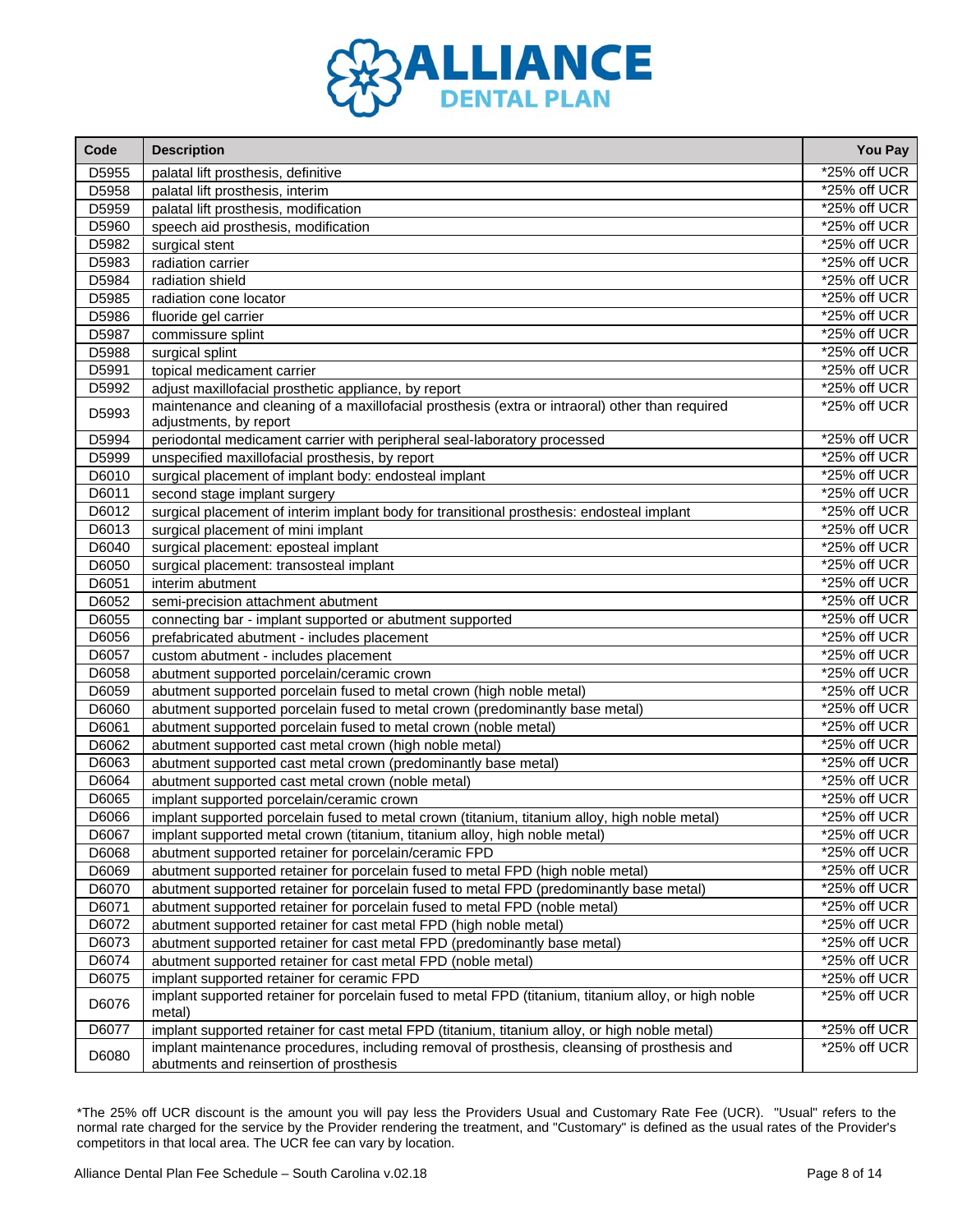

| Code  | <b>Description</b>                                                                                                                                                                                     | You Pay      |
|-------|--------------------------------------------------------------------------------------------------------------------------------------------------------------------------------------------------------|--------------|
| D6081 | scaling and debridement in the presence of inflammation or mucositis of a single implant, including<br>cleaning of the implant surfaces, without flap entry and closure                                | *25% off UCR |
| D6085 | provisional implant crown                                                                                                                                                                              | *25% off UCR |
| D6090 | repair implant supported prosthesis, by report                                                                                                                                                         | *25% off UCR |
| D6091 | replacement of semi-precision or precision attachment (male or female component) of implant/abutment<br>supported prosthesis, per attachment                                                           | *25% off UCR |
| D6092 | re-cement or re-bond implant/abutment supported crown                                                                                                                                                  | *25% off UCR |
| D6093 | re-cement or re-bond implant/abutment supported fixed partial denture                                                                                                                                  | *25% off UCR |
| D6094 | abutment supported crown - (titanium)                                                                                                                                                                  | *25% off UCR |
| D6095 | repair implant abutment, by report                                                                                                                                                                     | *25% off UCR |
| D6100 | implant removal, by report                                                                                                                                                                             | *25% off UCR |
| D6101 | debridement of a peri-implant defect or defects surrounding a single implant, and surface cleaning of<br>the exposed implant surfaces, including flap entry and closure                                | *25% off UCR |
| D6102 | debridement and osseous contouring of a peri-implant defect or defects surrounding a single implant<br>and includes surface cleaning of the exposed implant surfaces, including flap entry and closure | *25% off UCR |
| D6103 | bone graft for repair of peri-implant defect- does not include flap entry and closure. Placement of a<br>barrier membrane or biologic materials to aid in osseous regeneration are reported separately | *25% off UCR |
| D6104 | bone graft at time of implant placement                                                                                                                                                                | *25% off UCR |
| D6110 | implant/abutment supported removable denture for edentulous arch- maxillary                                                                                                                            | *25% off UCR |
| D6111 | implant/abutment supported removable denture for edentulous arch- mandibular                                                                                                                           | *25% off UCR |
| D6112 | implant/abutment supported removable denture for partially edentulous arch- maxillary                                                                                                                  | *25% off UCR |
| D6113 | implant/abutment supported removable denture for partially edentulous arch- mandibular                                                                                                                 | *25% off UCR |
| D6114 | implant/abutment supported fixed denture for edentulous arch- maxillary                                                                                                                                | *25% off UCR |
| D6115 | implant/abutment supported fixed denture for edentulous arch- mandibular                                                                                                                               | *25% off UCR |
| D6116 | implant/abutment supported fixed denture for partially edentulous arch- maxillary                                                                                                                      | *25% off UCR |
| D6117 | implant/abutment supported fixed denture for edentulous arch- mandibular                                                                                                                               | *25% off UCR |
| D6190 | radiographic/surgical implant index, by report                                                                                                                                                         | *25% off UCR |
| D6194 | abutment supported retainer crown for FPD - (titanium)                                                                                                                                                 | *25% off UCR |
| D6199 | unspecified implant procedure, by report                                                                                                                                                               | *25% off UCR |
| D6205 | pontic - indirect resin based composite                                                                                                                                                                | *25% off UCR |
| D6210 | pontic - cast high noble metal                                                                                                                                                                         | *25% off UCR |
| D6211 | pontic - cast predominantly base metal                                                                                                                                                                 | *25% off UCR |
| D6212 | pontic - cast noble metal                                                                                                                                                                              | *25% off UCR |
| D6214 | pontic - titanium                                                                                                                                                                                      | *25% off UCR |
| D6240 | pontic - porcelain fused to high noble metal                                                                                                                                                           | \$714.00     |
| D6241 | pontic - porcelain fused to predominantly base metal                                                                                                                                                   | \$652.00     |
| D6242 | pontic - porcelain fused to noble metal                                                                                                                                                                | *25% off UCR |
| D6245 | pontic - porcelain/ceramic                                                                                                                                                                             | \$654.00     |
| D6250 | pontic - resin with high noble metal                                                                                                                                                                   | *25% off UCR |
| D6251 | pontic - resin with predominantly base metal                                                                                                                                                           | *25% off UCR |
| D6252 | pontic - resin with noble metal                                                                                                                                                                        | *25% off UCR |
| D6253 | provisional pontic                                                                                                                                                                                     | *25% off UCR |
| D6545 | retainer - cast metal for resin bonded fixed prosthesis                                                                                                                                                | *25% off UCR |
| D6548 | retainer - porcelain/ceramic for resin bonded fixed prosthesis                                                                                                                                         | *25% off UCR |
| D6549 | resin retainer- for resin bonded fixed prosthesis                                                                                                                                                      | *25% off UCR |
| D6600 | inlay - porcelain/ceramic, two surfaces                                                                                                                                                                | *25% off UCR |
| D6601 | inlay - porcelain/ceramic, three or more surfaces                                                                                                                                                      | *25% off UCR |
| D6602 | inlay - cast high noble metal, two surfaces                                                                                                                                                            | *25% off UCR |
| D6603 | inlay - cast high noble metal, three or more surfaces                                                                                                                                                  | *25% off UCR |
| D6604 | inlay - cast predominantly base metal, two surfaces                                                                                                                                                    | *25% off UCR |
| D6605 | inlay - cast predominantly base metal, three or more surfaces                                                                                                                                          | *25% off UCR |
| D6606 | inlay - cast noble metal, two surfaces                                                                                                                                                                 | *25% off UCR |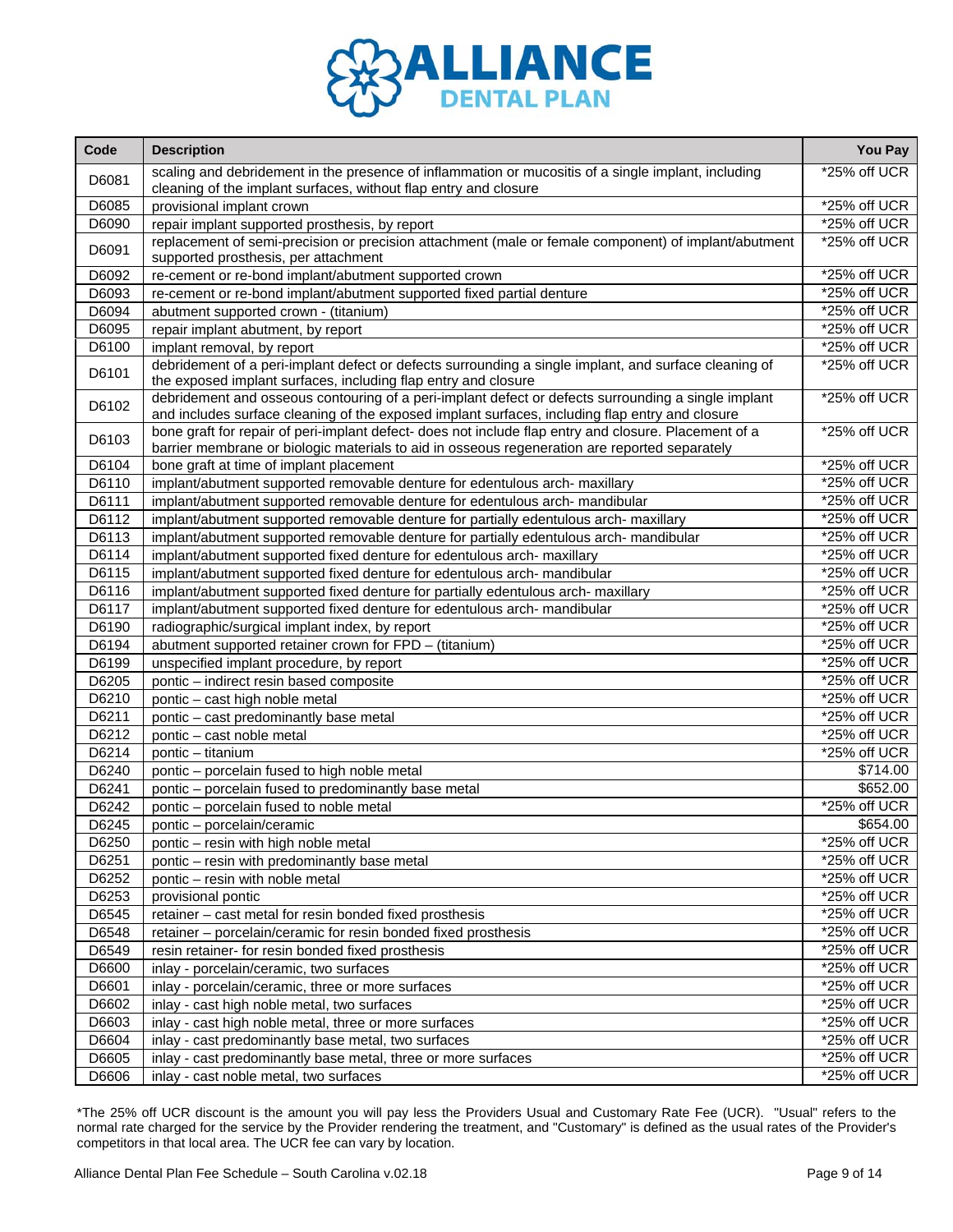

| Code  | <b>Description</b>                                                                                                                             | You Pay         |
|-------|------------------------------------------------------------------------------------------------------------------------------------------------|-----------------|
| D6607 | inlay - cast noble metal, three or more surfaces                                                                                               | *25% off UCR    |
| D6608 | onlay -porcelain/ceramic, two surfaces                                                                                                         | *25% off UCR    |
| D6609 | onlay - porcelain/ceramic, three or more surfaces                                                                                              | *25% off UCR    |
| D6610 | onlay - cast high noble metal, two surfaces                                                                                                    | *25% off UCR    |
| D6611 | onlay - cast high noble metal, three or more surfaces                                                                                          | *25% off UCR    |
| D6612 | onlay - cast predominantly base metal, two surfaces                                                                                            | *25% off UCR    |
| D6613 | onlay - cast predominantly base metal, three or more surfaces                                                                                  | $*25%$ off UCR  |
| D6614 | onlay - cast noble metal, two surfaces                                                                                                         | *25% off UCR    |
| D6615 | onlay - cast noble metal, three or more surfaces                                                                                               | *25% off UCR    |
| D6624 | inlay - titanium                                                                                                                               | *25% off UCR    |
| D6634 | onlay - titanium                                                                                                                               | *25% off UCR    |
| D6710 | crown - indirect resin based composite                                                                                                         | *25% off UCR    |
| D6720 | crown - resin with high noble metal                                                                                                            | *25% off UCR    |
| D6721 | crown - resin with predominantly base metal                                                                                                    | *25% off UCR    |
| D6722 | crown - resin with noble metal                                                                                                                 | *25% off UCR    |
| D6740 | crown - porcelain/ceramic                                                                                                                      | \$708.00        |
| D6750 | crown - porcelain fused to high noble metal                                                                                                    | \$726.00        |
| D6751 | crown - porcelain fused to predominantly base metal                                                                                            | \$661.00        |
| D6752 | crown - porcelain fused to noble metal                                                                                                         | *25% off UCR    |
| D6780 | crown - 3/4 cast high noble metal                                                                                                              | *25% off UCR    |
| D6781 | crown - 3/4 cast predominantly base metal                                                                                                      | *25% off UCR    |
| D6782 | crown - 3/4 cast noble metal                                                                                                                   | *25% off UCR    |
| D6783 | crown - 3/4 porcelain/ceramic                                                                                                                  | *25% off UCR    |
| D6790 | crown - full cast high noble metal                                                                                                             | *25% off UCR    |
| D6791 | crown - full cast predominantly base metal                                                                                                     | *25% off UCR    |
| D6792 | crown - full cast noble metal                                                                                                                  | *25% off UCR    |
| D6793 | provisional retainer crown                                                                                                                     | *25% off UCR    |
| D6794 | crown - titanium                                                                                                                               | *25% off UCR    |
| D6920 | connector bar                                                                                                                                  | *25% off UCR    |
| D6930 | re-cement or re-bond fixed partial denture                                                                                                     | *25% off UCR    |
| D6940 | stress breaker                                                                                                                                 | *25% off UCR    |
| D6950 | precision attachment                                                                                                                           | *25% off UCR    |
| D6980 | fixed partial denture repair, by report                                                                                                        | $*25%$ off UCR  |
| D6985 | pediatric partial denture, fixed                                                                                                               | *25% off UCR    |
| D6999 | unspecified fixed prosthodontic procedure, by report                                                                                           | *25% off UCR    |
| D7111 | extraction, coronal remnants - deciduous tooth                                                                                                 | *25% off UCR    |
| D7140 | extraction, erupted tooth or exposed root (elevation and/or forceps removal)                                                                   | \$110.00        |
| D7210 | extraction, erupted tooth requiring removal of bone and/or sectioning of tooth, and including elevation of<br>mucoperiosteal flap if indicated | \$183.00        |
| D7220 | removal of impacted tooth - soft tissue                                                                                                        | *25% off UCR    |
| D7230 | removal of impacted tooth - partially bony                                                                                                     | $*25%$ off UCR  |
| D7240 | removal of impacted tooth - completely bony                                                                                                    | *25% off UCR    |
| D7241 | removal of impacted tooth - completely bony, with unusual surgical complications                                                               | *25% off UCR    |
| D7250 | removal of residual tooth roots (cutting procedure)                                                                                            | *25% off UCR    |
| D7251 | coronectomy - intentional partial tooth removal                                                                                                | *25% off UCR    |
| D7260 | oroantral fistula closure                                                                                                                      | $*25\%$ off UCR |
| D7261 | primary closure of a sinus perforation                                                                                                         | *25% off UCR    |
| D7270 | tooth reimplantation and/or stabilization of accidentally evulsed or displaced tooth                                                           | *25% off UCR    |
| D7272 | tooth transplantation (includes reimplantation from one site to another and splinting and/or stabilization)                                    | *25% off UCR    |
| D7280 | exposure of an unerupted tooth                                                                                                                 | *25% off UCR    |
| D7282 | mobilization of erupted or malpositioned tooth to aid eruption                                                                                 | *25% off UCR    |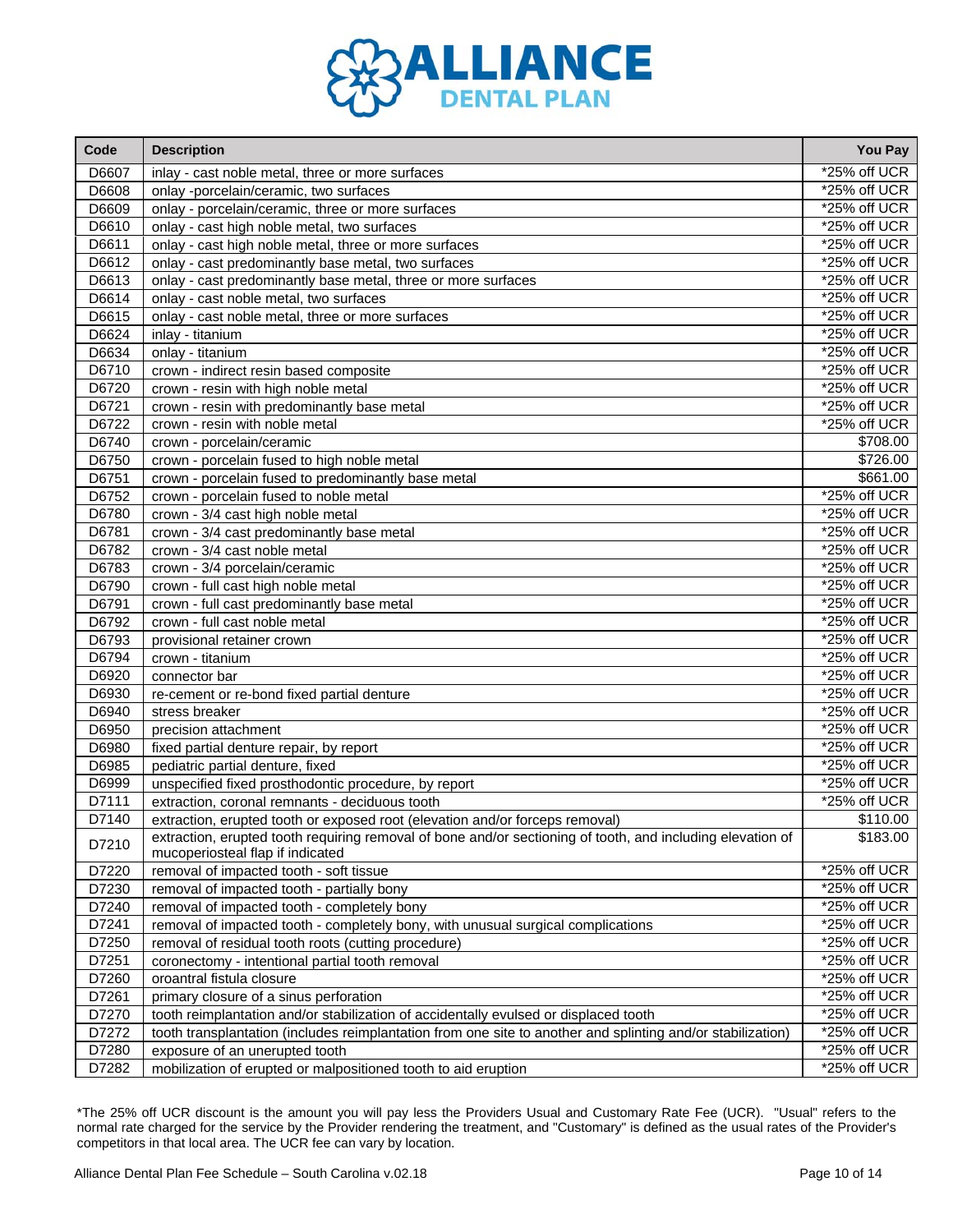

| Code  | <b>Description</b>                                                                                                                                                                   | You Pay         |
|-------|--------------------------------------------------------------------------------------------------------------------------------------------------------------------------------------|-----------------|
| D7283 | placement of device to facilitate eruption of impacted tooth                                                                                                                         | *25% off UCR    |
| D7285 | incisional biopsy of oral tissue- hard (bone, tooth)                                                                                                                                 | *25% off UCR    |
| D7286 | Incisional biopsy of oral tissue- soft                                                                                                                                               | *25% off UCR    |
| D7287 | exfoliative cytological sample collection                                                                                                                                            | *25% off UCR    |
| D7288 | brush biopsy - transepithelial sample collection                                                                                                                                     | *25% off UCR    |
| D7290 | surgical repositioning of teeth                                                                                                                                                      | *25% off UCR    |
| D7291 | transseptal fiberotomy/supra crestal fiberotomy, by report                                                                                                                           | *25% off UCR    |
| D7292 | placement of temporary anchorage device [screw retained plate] requiring flap; includes device removal                                                                               | *25% off UCR    |
| D7293 | placement of temporary anchorage device requiring flap; includes device removal                                                                                                      | *25% off UCR    |
| D7294 | placement of temporary anchorage device without flap; includes device removal                                                                                                        | *25% off UCR    |
| D7295 | harvest of bone for use in autogenous grafting procedure                                                                                                                             | $*25\%$ off UCR |
| D7310 | alveoloplasty in conjunction with extractions - four or more teeth or tooth spaces, per quadrant                                                                                     | *25% off UCR    |
| D7311 | alveoloplasty in conjunction with extractions - one to three teeth or tooth spaces, per quadrant                                                                                     | *25% off UCR    |
| D7320 | alveoloplasty not in conjunction with extractions -four or more teeth or tooth spaces, per quadrant                                                                                  | *25% off UCR    |
| D7321 | alveoloplasty not in conjunction with extractions - one to three teeth or tooth spaces, per quadrant                                                                                 | *25% off UCR    |
| D7340 | vestibuloplasty - ridge extension (secondary epithelialization)                                                                                                                      | *25% off UCR    |
| D7350 | vestibuloplasty - ridge extension (including soft tissue grafts, muscle reattachment, revision of soft<br>tissue attachment and management of hypertrophied and hyperplastic tissue) | *25% off UCR    |
| D7410 | excision of benign lesion up to 1.25 cm                                                                                                                                              | *25% off UCR    |
| D7411 | excision of benign lesion greater than 1.25 cm                                                                                                                                       | *25% off UCR    |
| D7412 | excision of benign lesion, complicated                                                                                                                                               | *25% off UCR    |
| D7413 | excision of malignant lesion up to 1.25 cm                                                                                                                                           | *25% off UCR    |
| D7414 | excision of malignant lesion greater than 1.25 cm                                                                                                                                    | *25% off UCR    |
| D7415 | excision of malignant lesion, complicated                                                                                                                                            | *25% off UCR    |
| D7440 | excision of malignant tumor - lesion diameter up to 1.25 cm                                                                                                                          | *25% off UCR    |
| D7441 | excision of malignant tumor - lesion diameter greater than 1.25 cm                                                                                                                   | *25% off UCR    |
| D7450 | removal of benign odontogenic cyst or tumor - lesion diameter up to 1.25 cm                                                                                                          | *25% off UCR    |
| D7451 | removal of benign odontogenic cyst or tumor - lesion diameter greater than 1.25 cm                                                                                                   | *25% off UCR    |
| D7460 | removal of benign nonodontogenic cyst or tumor - lesion diameter up to 1.25 cm                                                                                                       | *25% off UCR    |
| D7461 | removal of benign nonodontogenic cyst or tumor - lesion diameter greater than 1.25 cm                                                                                                | *25% off UCR    |
| D7465 | destruction of lesion(s) by physical or chemical method, by report                                                                                                                   | *25% off UCR    |
| D7471 | removal of lateral exostosis (maxilla or mandible)                                                                                                                                   | *25% off UCR    |
| D7472 | removal of torus palatinus                                                                                                                                                           | *25% off UCR    |
| D7473 | removal of torus mandibularis                                                                                                                                                        | $*25\%$ off UCR |
| D7485 | reduction of osseous tuberosity                                                                                                                                                      | $*25\%$ off UCR |
| D7490 | radical resection of maxilla or mandible                                                                                                                                             | *25% off UCR    |
| D7510 | incision and drainage of abscess - intraoral soft tissue                                                                                                                             | *25% off UCR    |
| D7511 | incision and drainage of abscess - intraoral soft tissue - complicated (includes drainage of multiple<br>fascial spaces)                                                             | *25% off UCR    |
| D7520 | incision and drainage of abscess - extraoral soft tissue                                                                                                                             | $*25%$ off UCR  |
| D7521 | incision and drainage of abscess - extraoral soft tissue - complicated (includes drainage of multiple<br>fascial spaces)                                                             | *25% off UCR    |
| D7530 | removal of foreign body from mucosa, skin, or subcutaneous alveolar tissue                                                                                                           | *25% off UCR    |
| D7540 | removal of reaction producing foreign bodies, musculoskeletal system                                                                                                                 | *25% off UCR    |
| D7550 | partial ostectomy/sequestrectomy for removal of non-vital bone                                                                                                                       | *25% off UCR    |
| D7560 | maxillary sinusotomy for removal of tooth fragment or foreign body                                                                                                                   | *25% off UCR    |
| D7610 | maxilla - open reduction (teeth immobilized, if present)                                                                                                                             | *25% off UCR    |
| D7620 | maxilla - closed reduction (teeth immobilized, if present)                                                                                                                           | *25% off UCR    |
| D7630 | mandible - open reduction (teeth immobilized, if present)                                                                                                                            | $*25%$ off UCR  |
| D7640 | mandible - closed reduction (teeth immobilized, if present)                                                                                                                          | *25% off UCR    |
| D7650 | malar and/or zygomatic arch - open reduction                                                                                                                                         | *25% off UCR    |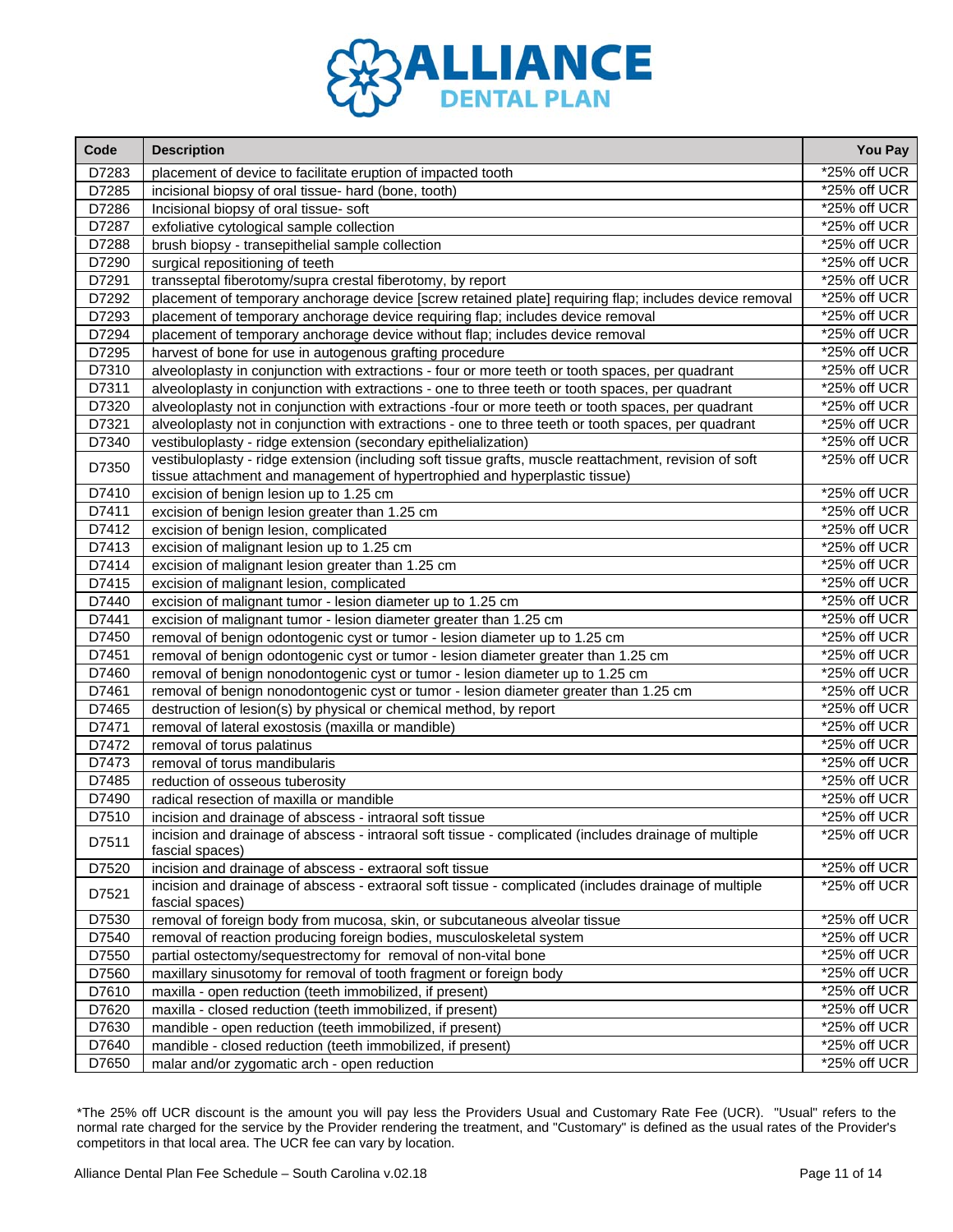

| Code  | <b>Description</b>                                                                                           | You Pay        |
|-------|--------------------------------------------------------------------------------------------------------------|----------------|
| D7660 | malar and/or zygomatic arch - closed reduction                                                               | *25% off UCR   |
| D7670 | alveolus closed reduction may include stabilization of teeth                                                 | $*25%$ off UCR |
| D7671 | alveolus, open reduction may include stabilization of teeth                                                  | *25% off UCR   |
| D7680 | facial bones - complicated reduction with fixation and multiple surgical approaches                          | *25% off UCR   |
| D7710 | maxilla open reduction                                                                                       | *25% off UCR   |
| D7720 | maxilla - closed reduction                                                                                   | *25% off UCR   |
| D7730 | mandible - open reduction                                                                                    | *25% off UCR   |
| D7740 | mandible - closed reduction                                                                                  | *25% off UCR   |
| D7750 | malar and/or zygomatic arch - open reduction                                                                 | *25% off UCR   |
| D7760 | malar and/or zygomatic arch - closed reduction                                                               | *25% off UCR   |
| D7770 | alveolus - open reduction stabilization of teeth                                                             | *25% off UCR   |
| D7771 | alveolus, closed reduction stabilization of teeth                                                            | *25% off UCR   |
| D7780 | facial bones - complicated reduction with fixation and multiple surgical approaches                          | *25% off UCR   |
| D7810 | open reduction of dislocation                                                                                | *25% off UCR   |
| D7820 | closed reduction of dislocation                                                                              | *25% off UCR   |
| D7830 | manipulation under anesthesia                                                                                | *25% off UCR   |
| D7840 | condylectomy                                                                                                 | *25% off UCR   |
| D7850 | surgical discectomy, with/without implant                                                                    | *25% off UCR   |
| D7852 | disc repair                                                                                                  | *25% off UCR   |
| D7854 | synovectomy                                                                                                  | *25% off UCR   |
| D7856 | myotomy                                                                                                      | *25% off UCR   |
| D7858 | joint reconstruction                                                                                         | *25% off UCR   |
| D7860 | arthrotomy                                                                                                   | *25% off UCR   |
| D7865 | arthroplasty                                                                                                 | *25% off UCR   |
| D7870 | arthrocentesis                                                                                               | *25% off UCR   |
| D7871 | non-arthroscopic lysis and lavage                                                                            | *25% off UCR   |
| D7872 | arthroscopy - diagnosis, with or without biopsy                                                              | *25% off UCR   |
| D7873 | arthroscopy: lavage and lysis of adhesions                                                                   | *25% off UCR   |
| D7874 | arthroscopy: disc repositioning and stabilization                                                            | $*25%$ off UCR |
| D7875 | arthroscopy: synovectomy                                                                                     | *25% off UCR   |
| D7876 | arthroscopy: discectomy                                                                                      | *25% off UCR   |
| D7877 | arthroscopy: debridement                                                                                     | *25% off UCR   |
| D7880 | occlusal orthotic device, by report                                                                          | *25% off UCR   |
| D7881 | occlusal orthotic device adjustment                                                                          | *25% off UCR   |
| D7899 | unspecified TMD therapy, by report                                                                           | *25% off UCR   |
| D7910 | suture of recent small wounds up to 5 cm                                                                     | *25% off UCR   |
| D7911 | complicated suture - up to 5 cm                                                                              | *25% off UCR   |
| D7912 | complicated suture - greater than 5 cm                                                                       | *25% off UCR   |
| D7920 | skin graft (identify defect covered, location and type of graft)                                             | *25% off UCR   |
| D7921 | collection and application of autologous blood concentrate product                                           | *25% off UCR   |
| D7940 | osteoplasty - for orthognathic deformities                                                                   | *25% off UCR   |
| D7941 | osteotomy - mandibular rami                                                                                  | *25% off UCR   |
| D7943 | osteotomy - mandibular rami with bone graft; includes obtaining the graft                                    | *25% off UCR   |
| D7944 | osteotomy - segmented or subapical                                                                           | *25% off UCR   |
| D7945 | osteotomy - body of mandible                                                                                 | *25% off UCR   |
| D7946 | LeFort I (maxilla - total)                                                                                   | *25% off UCR   |
| D7947 | LeFort I (maxilla - segmented)                                                                               | *25% off UCR   |
| D7948 | LeFort II or LeFort III (osteoplasty of facial bones for midface hypoplasia or retrusion)-without bone graft | *25% off UCR   |
| D7949 | LeFort II or LeFort III - with bone graft                                                                    | *25% off UCR   |
| D7950 | osseous, osteoperiosteal, or cartilage graft of the mandible or maxilla                                      | *25% off UCR   |
| D7951 | sinus augmentation with bone or bone substitutes                                                             | *25% off UCR   |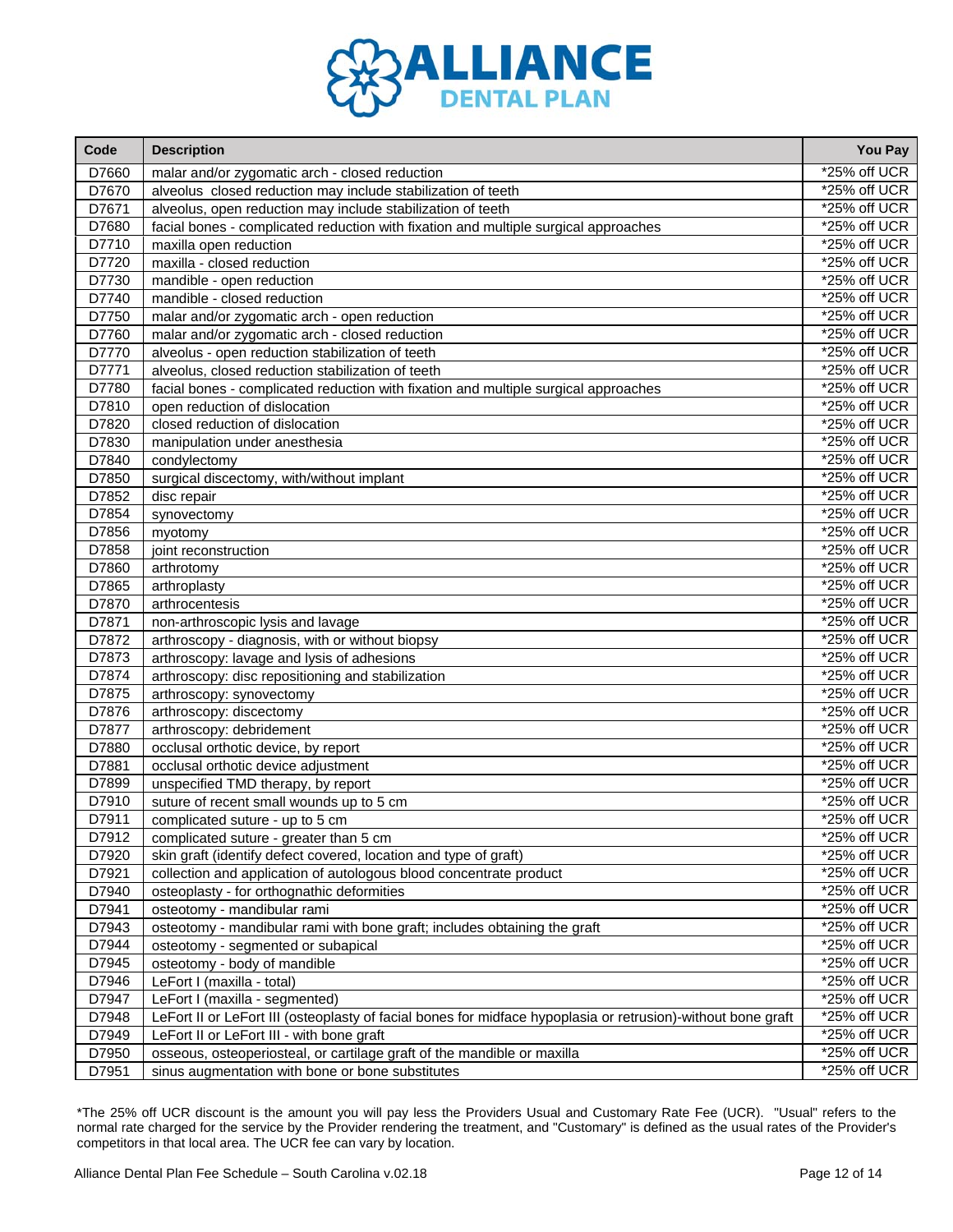

| Code  | <b>Description</b>                                                                                               | <b>You Pay</b>  |
|-------|------------------------------------------------------------------------------------------------------------------|-----------------|
| D7952 | sinus augmentation via a vertical approach                                                                       | *25% off UCR    |
| D7953 | bone replacement graft for ridge preservation - per site                                                         | *25% off UCR    |
| D7955 | repair of maxillofacial soft and/or hard tissue defect                                                           | $*25%$ off UCR  |
| D7960 | frenulectomy - also known as frenectomy or frenotomy                                                             | *25% off UCR    |
| D7963 | frenuloplasty                                                                                                    | *25% off UCR    |
| D7970 | excision of hyperplastic tissue - per arch                                                                       | *25% off UCR    |
| D7971 | excision of pericoronal gingiva                                                                                  | *25% off UCR    |
| D7972 | surgical reduction of fibrous tuberosity                                                                         | *25% off UCR    |
| D7980 | sialolithotomy                                                                                                   | $*25%$ off UCR  |
| D7981 | excision of salivary gland, by report                                                                            | *25% off UCR    |
| D7982 | sialodochoplasty                                                                                                 | *25% off UCR    |
| D7983 | closure of salivary fistula                                                                                      | *25% off UCR    |
| D7990 | emergency tracheotomy                                                                                            | *25% off UCR    |
| D7991 | coronoidectomy                                                                                                   | *25% off UCR    |
| D7995 | synthetic graft - mandible or facial bones, by report                                                            | *25% off UCR    |
| D7996 | implant-mandible for augmentation purposes (excluding alveolar ridge), by report                                 | *25% off UCR    |
| D7997 | appliance removal (not by dentist who placed appliance), includes removal of archbar                             | *25% off UCR    |
| D7998 | intraoral placement of a fixation device not in conjunction with a fracture                                      | *25% off UCR    |
| D7999 | unspecified oral surgery procedure, by report                                                                    | *25% off UCR    |
| D9110 | palliative (emergency) treatment of dental pain - minor procedure                                                | *25% off UCR    |
| D9120 | fixed partial denture sectioning                                                                                 | *25% off UCR    |
| D9210 | local anesthesia not in conjunction with operative or surgical procedures                                        | *25% off UCR    |
| D9211 | regional block anesthesia                                                                                        | *25% off UCR    |
| D9212 | trigeminal division block anesthesia                                                                             | *25% off UCR    |
| D9215 | local anesthesia in conjunction with operative or surgical procedures                                            | *25% off UCR    |
| D9219 | evaluation for deep sedation or general anesthesia                                                               | *25% off UCR    |
| D9223 | deep sedation/general anesthesia - each subsequent 15 minutes increment                                          | *25% off UCR    |
| D9230 | inhalation of nitrous oxide / anxiolysis, analgesia                                                              | \$20.00         |
| D9243 | intravenous moderate (conscious) sedation/analgesia - each subsequent 15 minute increment                        | *25% off UCR    |
| D9248 | non-intravenous conscious sedation                                                                               | \$125.00        |
| D9310 | consultation - diagnostic service provided by dentist or physician other than requesting dentist or<br>physician | *25% off UCR    |
| D9311 | consultation with a medical health care professional                                                             | *25% off UCR    |
| D9410 | house/extended care facility call                                                                                | *25% off UCR    |
| D9420 | hospital or ambulatory surgical center call                                                                      | *25% off UCR    |
| D9430 | office visit for observation (during regularly scheduled hours) - no other services performed                    | *25% off UCR    |
| D9440 | office visit - after regularly scheduled hours                                                                   | *25% off UCR    |
| D9450 | case presentation, detailed and extensive treatment planning                                                     | *25% off UCR    |
| D9610 | therapeutic parenteral drug, single administration                                                               | *25% off UCR    |
| D9612 | therapeutic parenteral drugs, two or more administrations, different medications                                 | *25% off UCR    |
| D9630 | drugs or medicaments dispensed in the office for home use                                                        | *25% off UCR    |
| D9910 | application of desensitizing medicament                                                                          | $*25%$ off UCR  |
| D9911 | application of desensitizing resin for cervical and/or root surface, per tooth                                   | \$30.00         |
| D9920 | behavior management, by report                                                                                   | *25% off UCR    |
| D9930 | treatment of complications (post-surgical) - unusual circumstances, by report                                    | *25% off UCR    |
| D9932 | cleaning and inspection of removable complete denture, maxillary                                                 | *25% off UCR    |
| D9933 | cleaning and inspection of removable complete denture, mandibular                                                | $*25\%$ off UCR |
| D9934 | cleaning and inspection of removable partial denture, maxillary                                                  | *25% off UCR    |
| D9935 | cleaning and inspection of removable partial denture, mandibular                                                 | *25% off UCR    |
| D9940 | occlusal guard- hard acrylic                                                                                     | \$349.00        |
| D9941 | fabrication of athletic mouthguard                                                                               | *25% off UCR    |